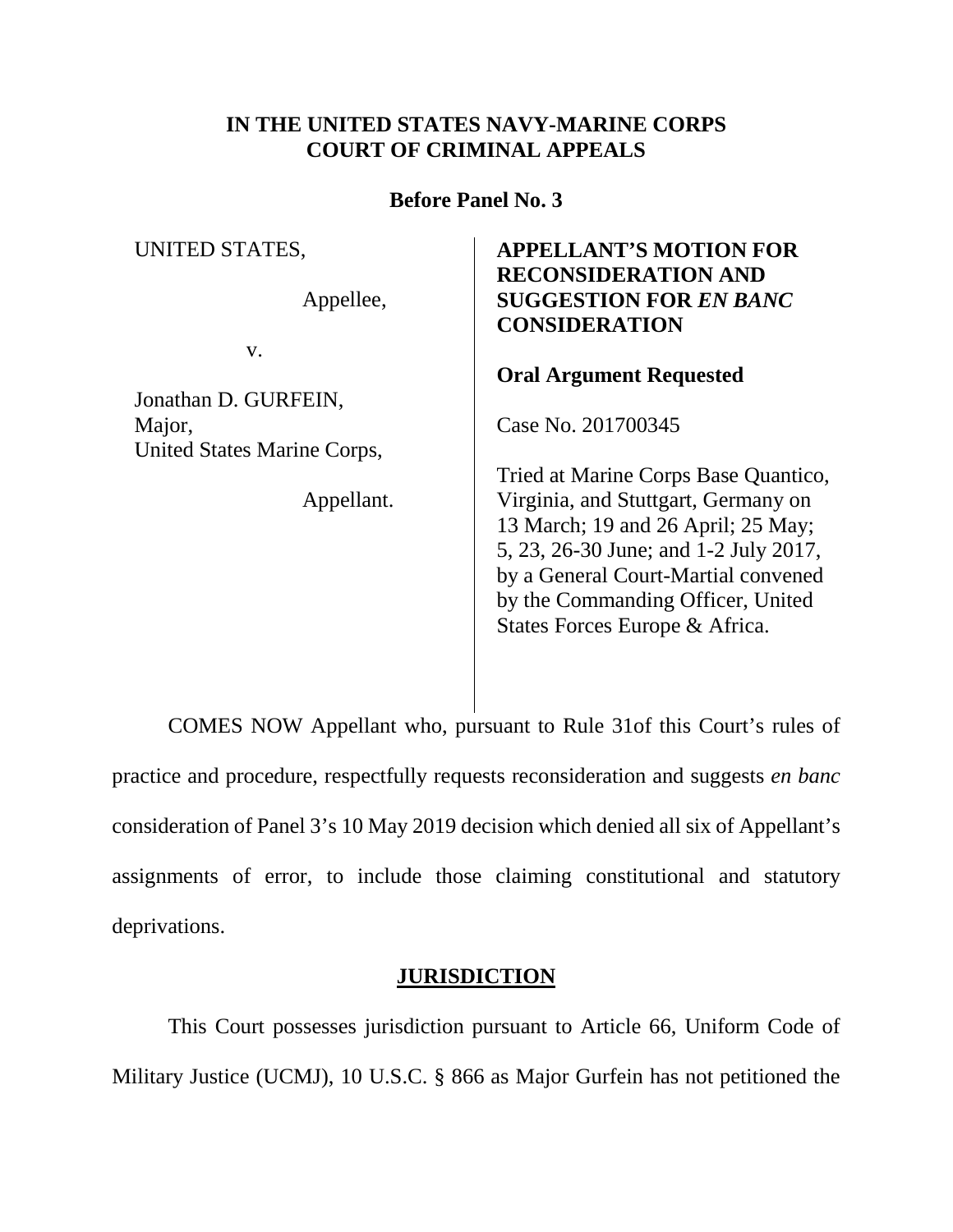United States Court of Appeals for the Armed Forces (CAAF) for a grant of review pursuant to Article 67, UCMJ, 10 U.S.C. § 867, and, this request is filed within 30 days of Panel 3's issuance of its decision. No other Court has acquired jurisdiction to entertain this matter.

#### **SUPPORT FOR RECONSIDERATION**

Major Gurfein presents three main reasons justifying his request for reconsideration of each of his assignments of error.

First, the military judge dismissed the Article 120c, UCMJ, 10 U.S.C. § 920c offense. However, the finding of guilty still appears as a conviction. Major Gurfein respectfully requests that this Court disapprove the finding, set aside the conviction, and update the records to reflect that the Article 120c UCMJ offense was dismissed. *United States v. Gurfein*, No. 201700345.

Second, Panel 3 made at least 20 material findings that are decidedly contrary to the evidence of record, which must be misapplications of the Court's Article 66, UCMJ, 10 U.S.C. § 866 plenary jurisdictions and authority.

Third, Panel 3 failed to fully and fairly follow prevailing precedent when it comes to a prosecutor's Due Process obligations, discovery duties, candor, obedience to the Court, and permissible commentary before the jury.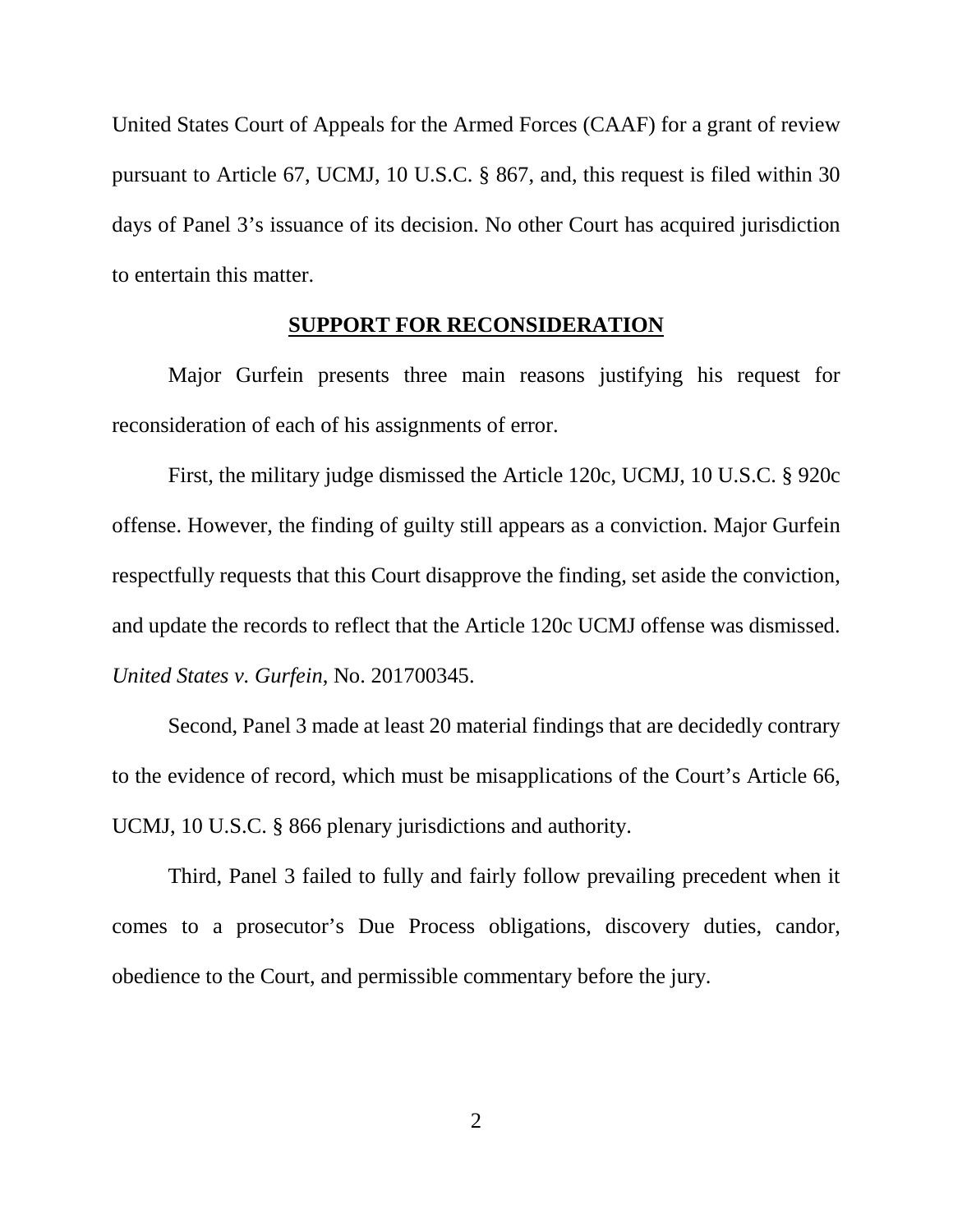#### **SUPPORT FOR** *EN BANC* **CONSIDERATION**

Major Gurfein notes that Panel 3's decision departs from the CAAF's and this Court's precedents concerning (1) relevance, (2) factual sufficiency, (3) legal sufficiency, (4) probative force of physical evidence, (5) lack of probative force of circumstantial evidence, (6) a prosecutor's obligations under the Fifth Amendment as well as Rules for Courts-Martial (RCM) 701(a)(6) and (a)(2), (7) prosecutorial misconduct, (8) the cumulative effects of constitutional and statutory errors, (9) attaching after-acquired sworn expert affidavits to the appellate record to test for "materiality" and "unfair prejudice" of undisclosed and unproduced evidence favorable to the defense, and (10) the Article 66, 10 U.S.C. § 866 mandate for objective, full, fair, and jurisprudential review of both an Appellant's claims and the Appellee's post-trial appellate litigation narrative.

Additionally, Panel 3's decision, with respect, is contrary to the holdings and rationales in the following Supreme Court precedents interpreting the Constitution, each of which was briefed to Panel 3 but went unapplied or misapplied.

> (a) *Berger v. United States*, 295 U.S. 78 (1935) (prosecutor must find truth not just fix guilt).

> (b) *Brady v. Maryland*, 373 U.S. 83 (1963) (prosecutor must disclose material exonerating or mitigating evidence).

> (c) *Burns v. Wilson,* 346 U.S. 137 (1953) (military must give full and fair consideration to appellant's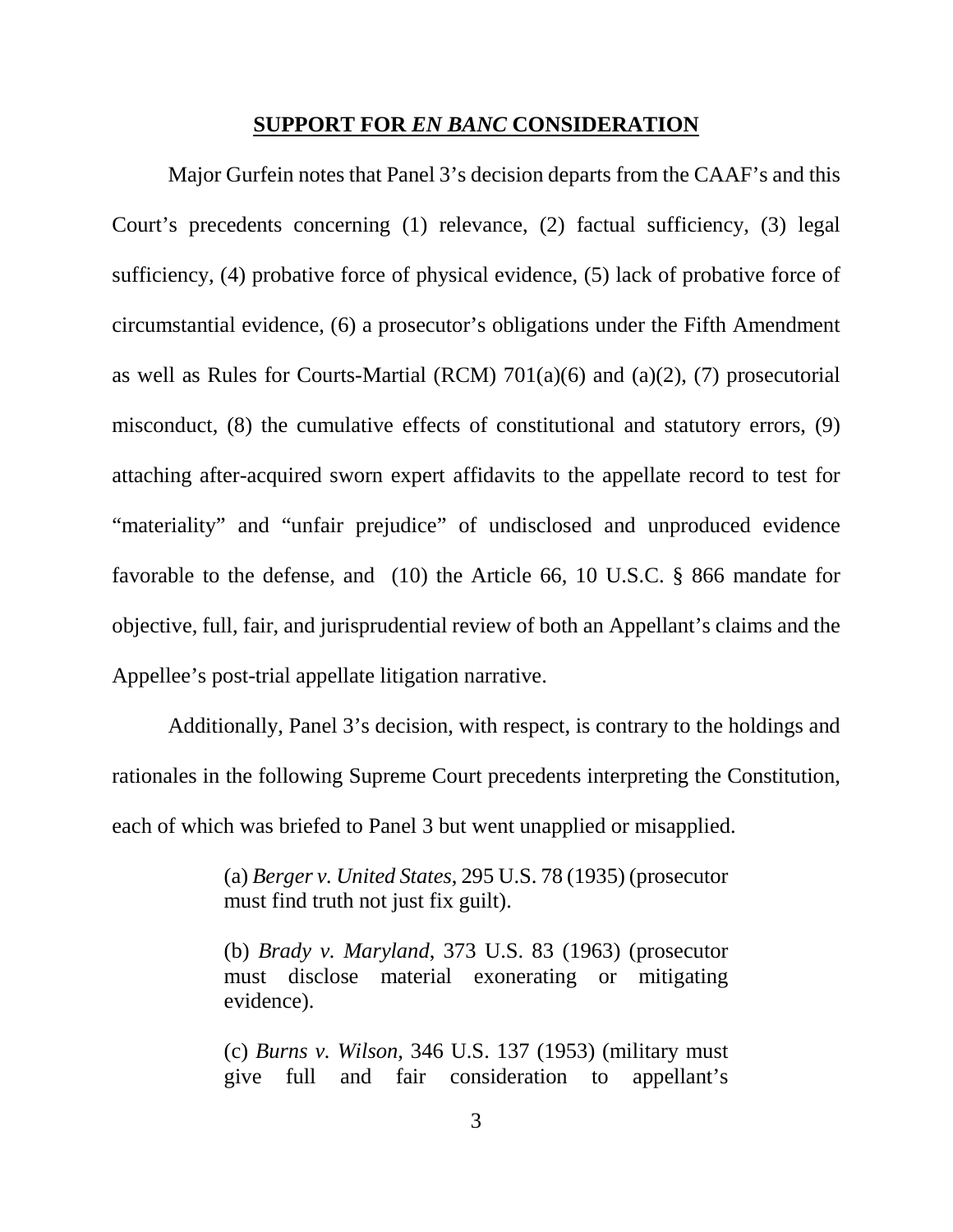constitutional claims).

(d) *Giglio v. United States,* 405 U.S. 150 (1972) (Evidence that could be used at trial to impeach witnesses is subject to discovery).

(e) *Jackson v. Virginia,* 443 U.S. 307 (1979) (constitutional sufficiency of evidence).

(f) *Kyles v. Whitley*, 514 U.S. 419 (1995) (The individual prosecutor has a duty to learn of any favorable evidence known to the others acting on the government's behalf in the case, including the police).

(g) *Oregon v. Kennedy*, 456 U.S. 667 (1982) (mistrial was proper where the prosecutor merely asked an expert witness if the accused "was a crook.").

To ensure uniformity with this Court's decisions, adherence to Supreme Court

and CAAF precedent, and to address the exceptional constitutional and statutory claims in this case (novel issues of cell tower/phone time and location data, Government-encrypted Blackberry time and location data, and personally-owned vehicle (POV) GPS time and location data), *en banc* consideration is altogether fitting and proper to ensure the Court's decision is reliable, grounded, the result of a fair-minded probing review, and correct in law and fact. *See* Article 66, UCMJ.

### **I. FACTUAL BACKGROUND OF THE COURT-MARTIAL**

This court-martial involved two German girls who alleged that a man drove up to them, parked his car such that he blocked their path, and when they moved around the car, he drove up to again block their path, then after having called out to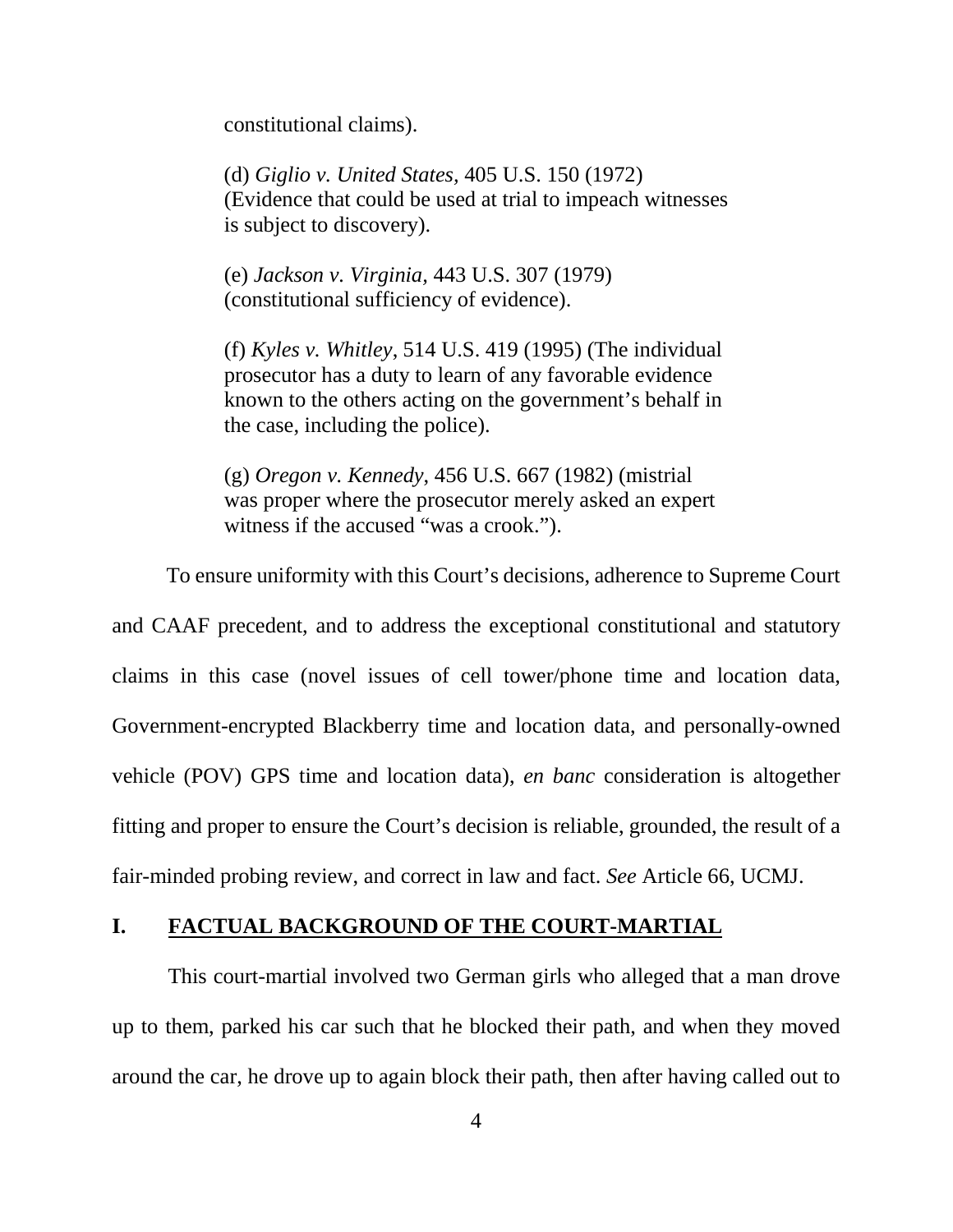them, showed them his penis. The first young girl is EP, made reports dating in 2014, and the panel acquitted Major Gurfein of Article 120 offenses relating to her. (R. at 11). The second young girl is L.S., whose reports date to 2016, but the panel convicted Major Gurfein of Article 120 offenses relating to her. (R. Report of Result of Trial).

#### **II. PANEL 3'S ERRONEOUS FINDINGS AND MISSTATEMENTS**

For ease of reference, Major Gurfein reproduces each of Panel 3's erroneous findings, then refers to the correct undisputed facts of record, demonstrating the need for reconsideration *en banc* and corrective action.

## **A. Discussion of Conduct of Which the Jury Found Major Gurfein Not-Guilty**

As a preliminary matter, Panel 3 engages in a lengthy recitation of allegations of an incident that purportedly occurred in 2014. However, the jury returned findings of not guilty for those offenses. Panel 3's discussion is gratuitous, misplaced, and unfairly attributes criminal conduct to Major Gurfein that the jury flatly rejected. The discussion of these allegations as "facts" leads one to conclude that Panel 3's approach to its review of this case has been to endorse the prosecution's arguments rather than conduct the type of searching, probing, and objective review appellate courts are dutybound to provide.

Moreover, the mere recitation of these points, for which Major Gurfein was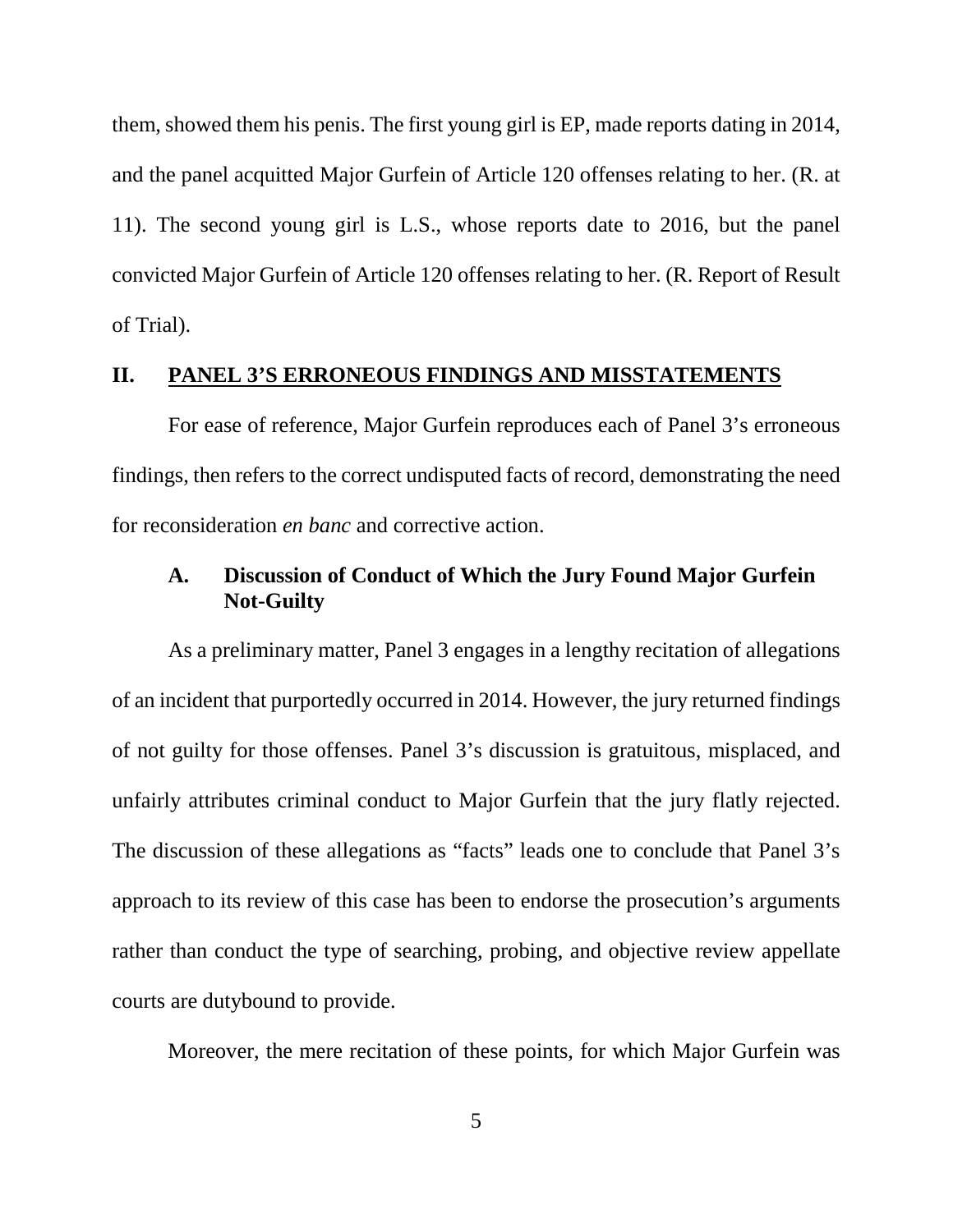acquitted, unfairly colors him as having engaged in more severe and pervasive criminality than the trial court found. Inclusion of matters the jury rejected to paint Major Gurfein as something more nefarious is inconsistent with fundamental principles of objective appellate jurisprudence, suggests *post-hoc* rationalization, and runs contrary to Article 66, UCMJ's mandate.

### **B. Findings Inconsistent with Physical Evidence, Testimony, and Undisputed Facts**

The sheer number of factual misstatements, logical errors, and large-scale adoption of the Government's appellate litigation narrative to the exclusion of Major Gurfein's evidentiary showings reasonably leads one to question whether the decision as a whole is truly the product of an analytical review to determine if the findings and the sentence were correct in law and fact. *See* Article 66, UCMJ.

(1) For example, Panel 3 reasoned:

Most significantly, at 1901 L.S.'s father photographed the appellant in his car close to the site of the exposure, which was within minutes of the exposure. *On that evidence alone* a reasonable factfinder could have determined that appellant had sufficient time to drive from his office to the scene of the indecent exposure.

*Id.* at 7 (emphasis added).

Panel 3's logic is fundamentally and fatally flawed, demonstrated by a straightforward example. Consider: if one stood at the side of the road at 1901 and took a digital image of every car that passed during that time frame, according to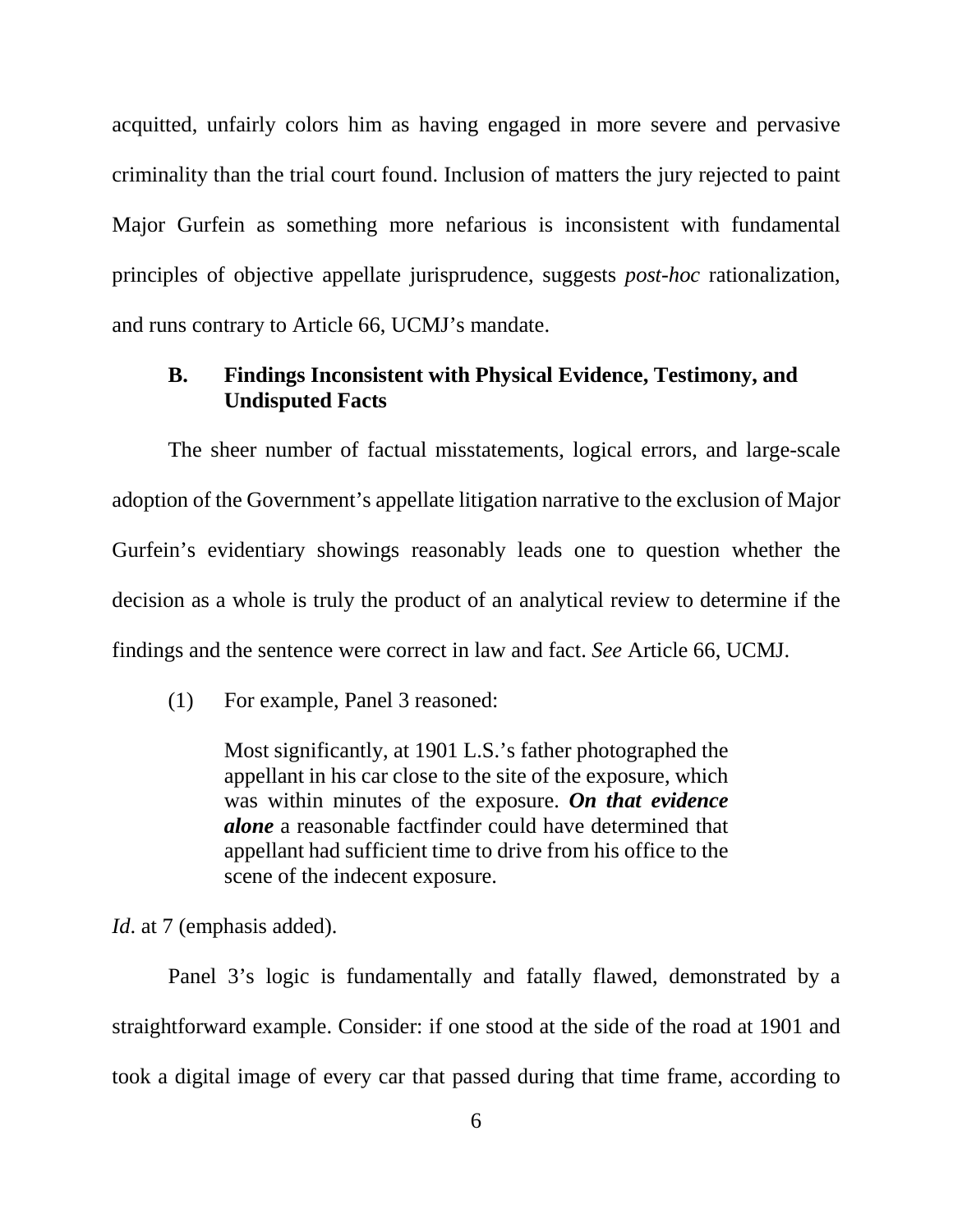Panel 3, that is enough evidence to convict each driver and send them to prison. In other words, during after-work rush hour traffic in suburban Stuttgart near the Autobahn, if 20 cars drove by the location where Major Gurfein was driving at 1901, a digital image of those cars is factually and legally sufficient to convict all 20 drivers of flashing L.S. No appellate court could sustain a conviction on this faulty premise.

Panel 3's unsound reasoning on this point is further exposed by noting (a) the time of the offense (1849 or 1850), (b) the time that elapsed between the offense and L.S.'s father having taken the digital image of Major Gurfein's car at 1901 (11-12 minutes), and (c) the distance between the scene of the offense and Major Gurfein's car at 1901 (approximately 600 meters).

The record confirms the time of the offense as "1849 or 1850 (R. 2110). L.S.'s father took the digital image of Major Gurfein's car at 1901, that is, 11-12 minutes after the offense occurred. The distance between the base of the hill, the scene of the offense, and Major Gurfein's location at 1901, was approximately 600 meters.

To follow Panel 3's irrational way of thinking, that means that Major Gurfein traveled only 600 meters in 11-12 minutes after having committed a lewd act in broad daylight in a crowded neighborhood, facts which cut against Panel 3's portrayal of Major Gurfein as seeking to escape and evade detection. Panel 3's logic collapses on itself, leaving no reliable probative value in its analysis.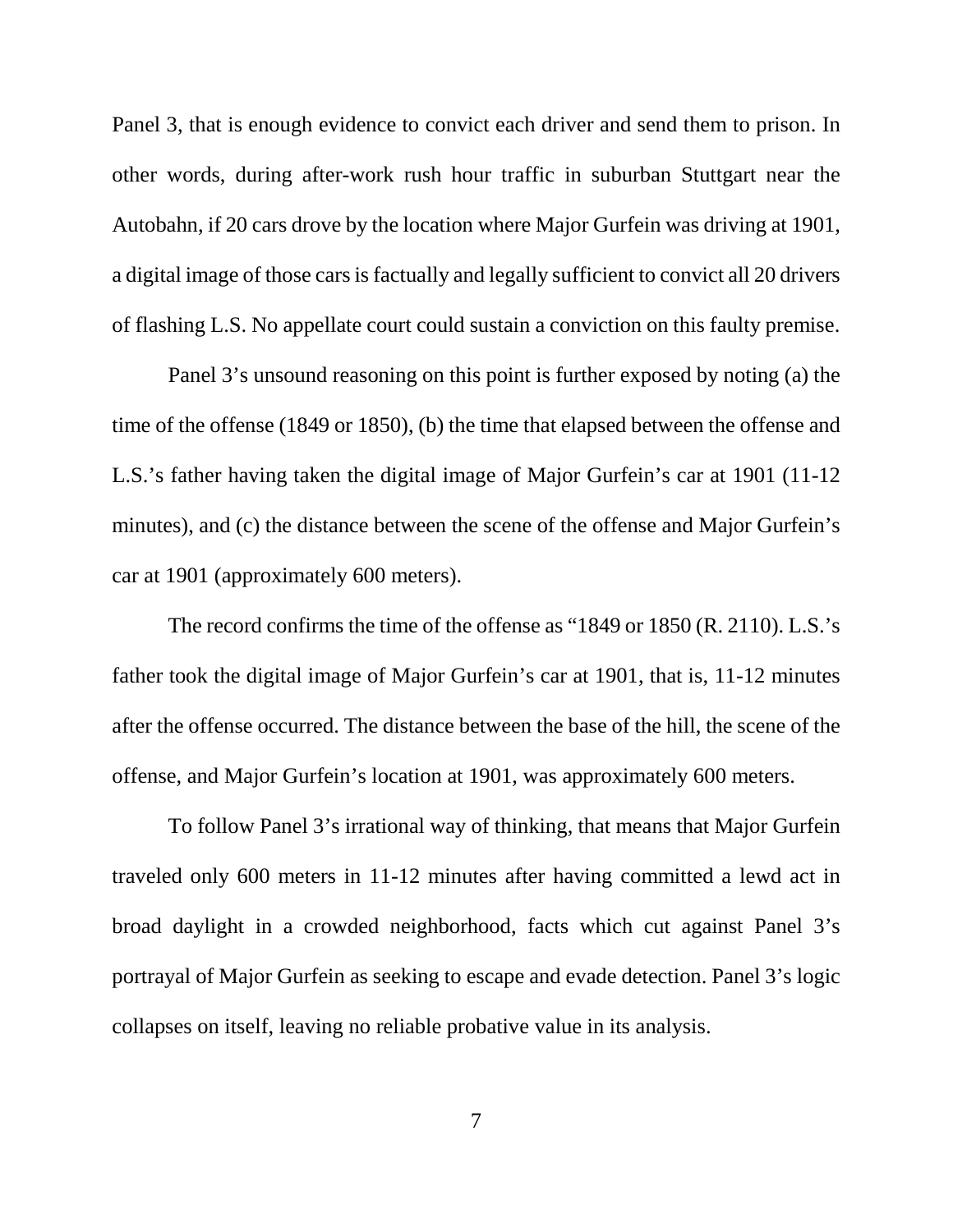(2) Panel 3 found that the victim "ran with her bike the rest of the short distance up a hill to her house and *immediately* told her parents." *Id*. (emphasis added). However, Panel 3 ignored that the assailant was at the base of the hill at "1849 or 1850" (R. 2110) and that L.S.'s mother testified that L.S. and her father got into their family van at "1856 or 1857 or 1859" and sought to drive after the assailant. (R. at 1051).

This means that positive eyewitness identification of the actual assailant was lost at 1849 or 1850 when L.S. left the scene and climbed the hill to her home, a critical evidentiary point Panel 3 did not address. That the loss of positive identification by the only eyewitness is not part of Panel 3's appellate review is puzzling, unexplained, and unjustifiable.

Moreover, L.S. and her mother's testimony significantly degrades Panel 3's finding of *immediacy*, something the Government sought to prop up as part of a litigation construct seeking to make the timeline stronger than it really is to justify the findings on appeal.

(3) Nowhere does Panel 3 evaluate Major Gurfein's legitimate evidentiary point that there was no fresh pursuit, as Panel 3 mistakenly insinuates citing a leap of logic. Any and all visibility of the actual assailant and his car had been lost by the time L.S. reached her family home, reported to her parents, and then she and her father came upon the first black BMW sports car they saw. The only time there was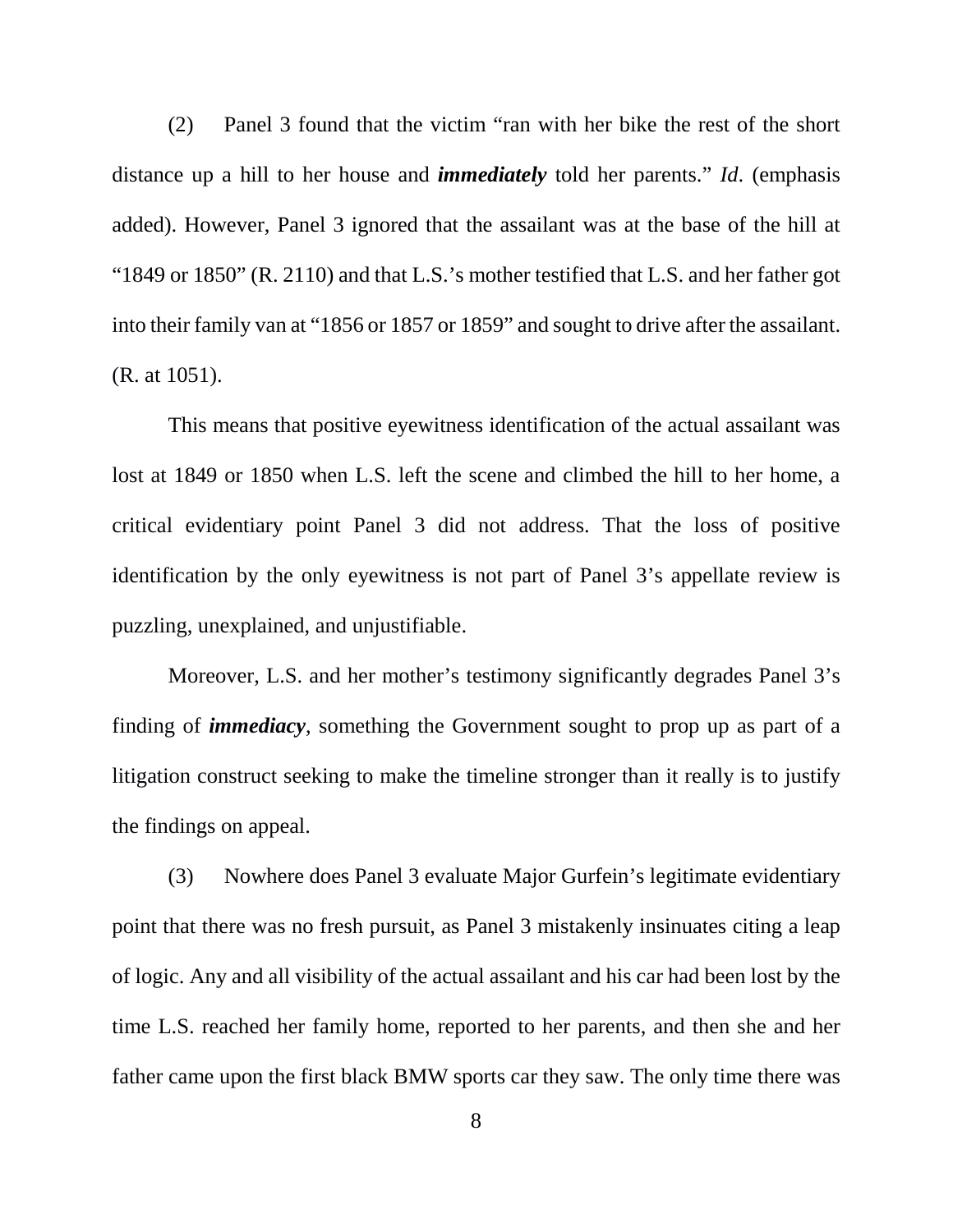an unbroken visual identification is from the time the mother and daughter saw the car at the bottom of the hill until the incident occurred, and the girl ran home. However, Panel 3 ignored this seemingly crucial testimony and break in the evidentiary chain.

(4) Panel 3 noted that "L.S. said it was the car," presumably referring to Major Gurfein's vehicle. This is not true. L.S. *never* testified that "it was the car." Panel 3 misstates the trial testimony, ostensibly to re-link the broken chain of "fresh pursuit." Major Gurfein cited the following excerpt showing that L.S.'s identification of the car was neither confident nor firm, and she never testified that "it was the car."

> Q. You said you were driving about two minutes before you saw the car?

Father. Yes, I did.

Q. All right. You saw the car that *you thought* matched the description your daughter had given you, correct?

Father. Yes.

Q. And as soon as you saw *the first black car you came upon*, you turned around and asked your daughter, "*Could*  this be the car?"

Father. I asked whether it *could* be that one.

Q. So you are driving along, and this is *the first black car you see*, and you ask "*Could* this be the car?" and LS said, "Yes."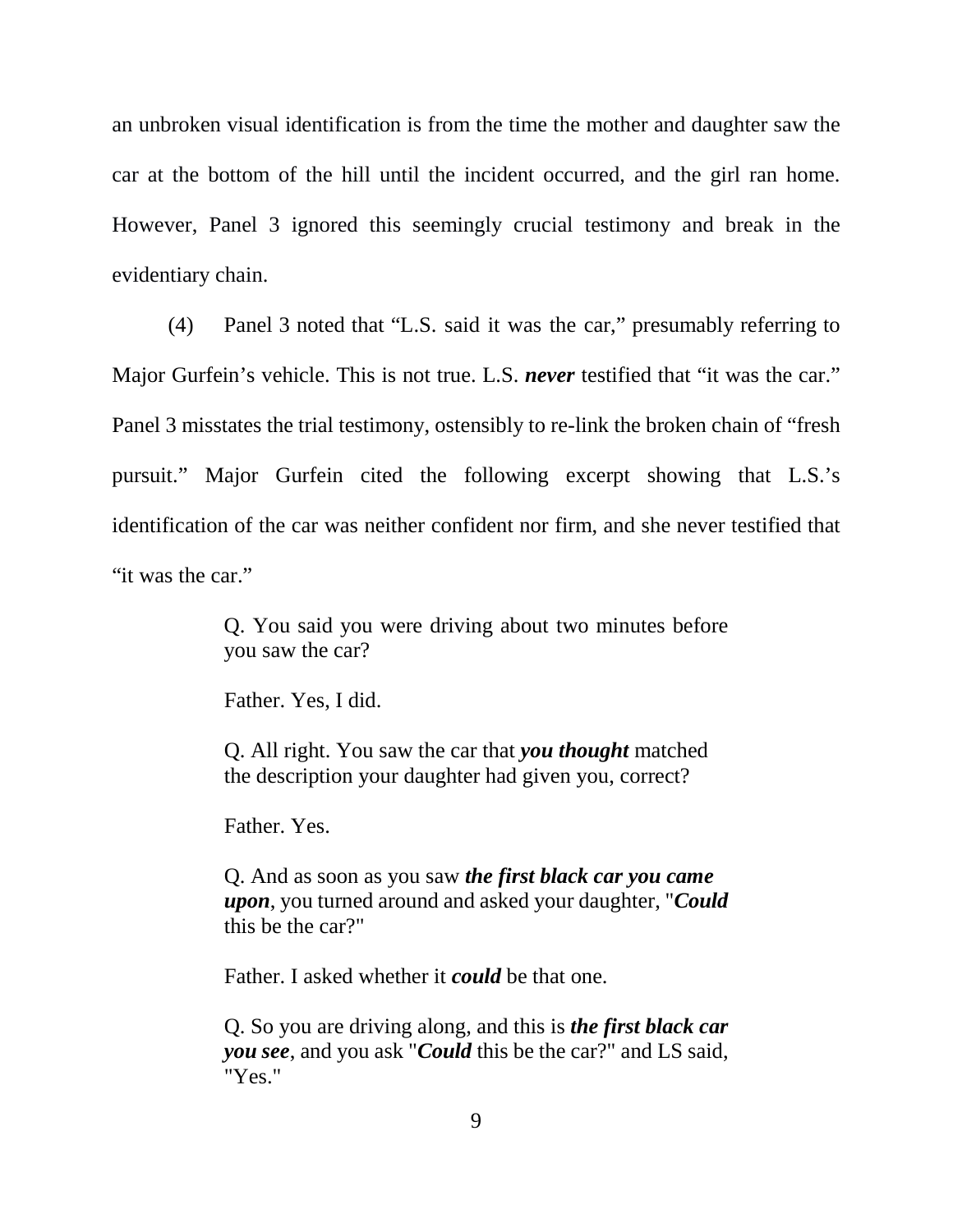Father. Correct.

Q. And so at that point in time, you decided to pursue that car, correct?

Father. Yes.

(R. at 1011) (emphasis added).

L.S.'s Father's testimony is flatly against Panel 3's finding that "L.S. said it was the car," a critical evidentiary point that was improperly assessed against Major Gurfein and for the prosecution.

(5) Another troublesome mischaracterization is Panel 3's having cited evidence the trial judge ruled inadmissible. Panel 3 wrote, "[a]t a German police photo lineup, Mr. S. identified the appellant's photo as the man he saw driving the BMW Z4 on 20 September 2016." *Id*. at 4. Because the pretrial line-up was overly suggestive, biased against Major Gurfein, and hence unlawful, the military judge did not authorize the prosecution to mention it in court. (R. App. Ex. LXVI).

Panel 3's mention of the inadmissible identification now on appeal departs from judicial norms, principles of fundamental fairness, and demonstrates that Panel 3 took on the role of the Government's advocate, seeking to bolster the prosecution's evidence as opposed to engaging in even-handed judicial decision-making by portraying the prosecution's evidence against Major Gurfein to be stronger than it really is.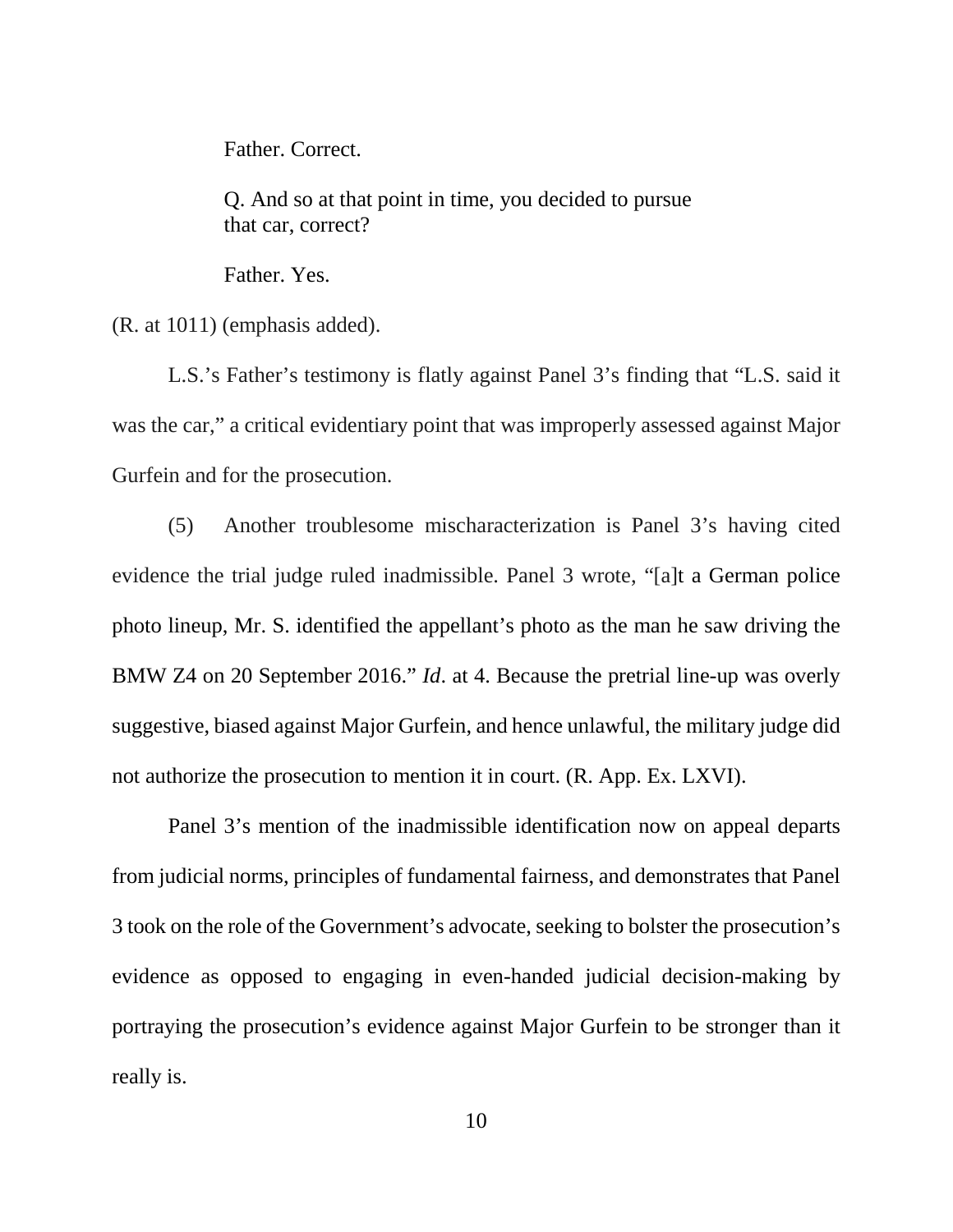If Panel 3 were appropriately and judicially analyzing the facts to determine the issues on appeal, it surely would have also addressed the point that despite the photo lineup being biased and unlawful, the only eyewitness was still unable to pick Major Gurfein from the photo lineup. Panel 3 failed to do so.

(6) Panel 3 next erroneously found that Major Gurfein "admitted to being in the proximity of L.S.'s house on 20 September 2016 as he was returning home from work." *Id*. at 4. This finding has no support whatsoever. Again, Panel 3 overstates the evidence. As clearly pointed out during his CID interrogation, his testimony at trial, and in his papers before this Court, Major Gurfein had no idea at all where L.S. lived or where her house was located on the night in question.

(7) In still another misstatement, Panel 3 mischaracterized Major Gurfein's main appellate position as "[h]e challenges L.S.'s and her father's identification of him as L.S.'s offender." *Id*. at 6. Nowhere in the record, however, does L.S. identify Major Gurfein as the man who exposed his penis to her. Nowhere in the record does L.S.'s father identify him as the offender. Beyond any doubt, L.S.'s father was not at the scene and therefore would not have been able to identify the actual flasher.

All he identified was that Major Gurfein was the man he followed when looking for the man who exposed himself to his daughter. This after the military judge already ruled the photo lineup was so biased that it prevented the daughter from identifying Major Gurfein as her assaulter, in-court. Panel 3 appears to be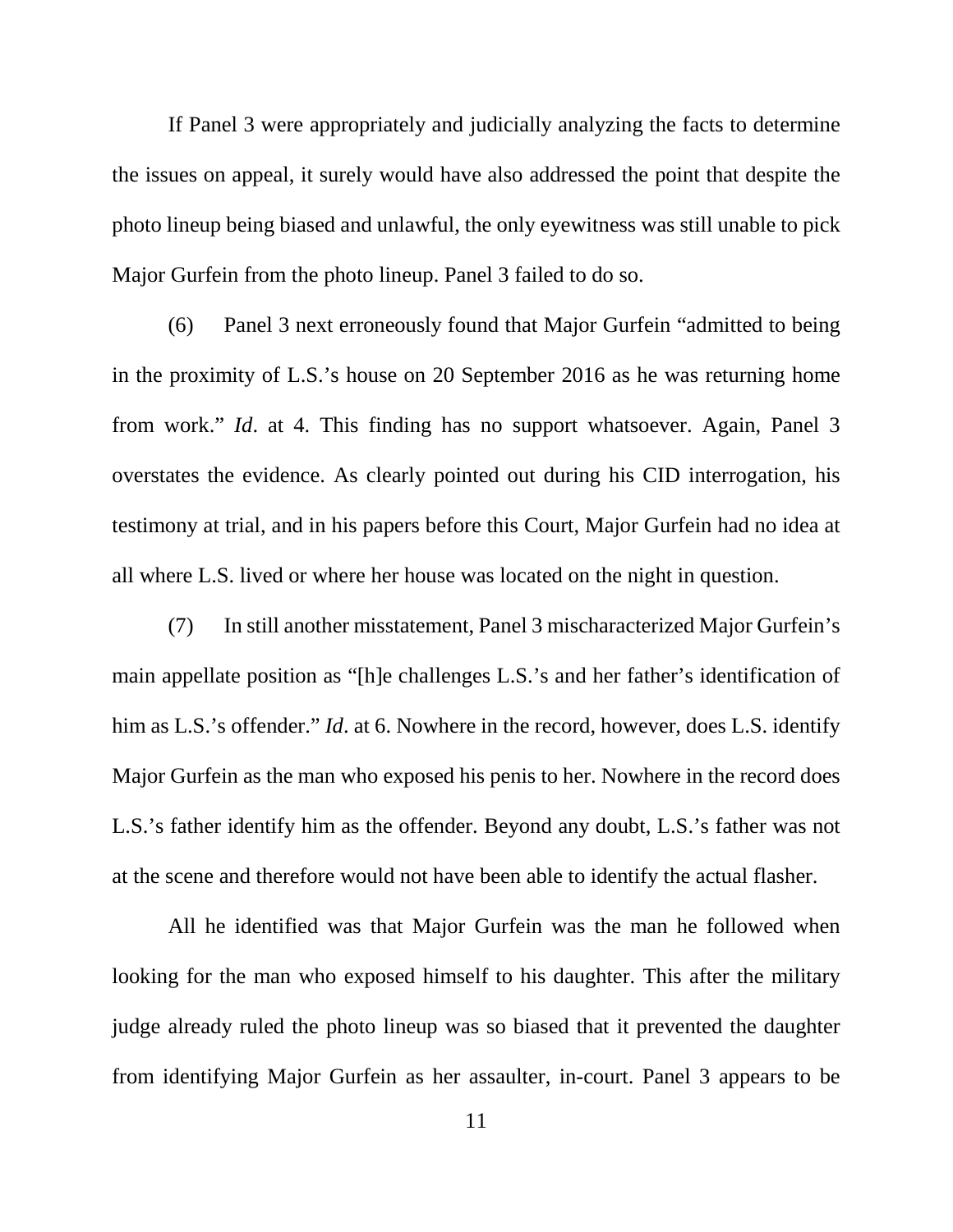advocating for the prosecution and abandoning its objective role as an appellate court.

(8) Panel 3 next extrapolated that "L.S. had a good opportunity to observe

the man who exposed himself to her and the vehicle he was driving." *Id*. at 6. What

Panel 3 totally ignored, however, was evidence degrading the reliability of L.S.'s

testimony, which was not made a part of Panel 3's review.

a) LS inconclusively identified Major Gurfein's car after her father asked, "*could* this be the car?" (R. at 1011) (emphasis added).

b) LS inconclusively identified the assailant's car as, "[i]t was a black BMW Z4. *I know that from my dad*." (R. at App. Ex. VII, 25 of 43) (emphasis added), showing a highly suggestive situation between parent and child.

c) LS testified that "the [assailant's] car has five seats," when Major Gurfein's has only two seats. (*Compare* R. at 1067 *with* R. at Pros. Ex. 42).

d) LS described the assailant's hair as blonde; however, Major Gurfein has, by all accounts, decidedly fire engine red hair. (*Compare* R. at 1069 *with* Def. Ex. HH).

e) Prior to trial, LS stated the assailant's pants "were all the way up," but at trial, she testified that, "[h]e was wearing pants and he had pulled them down to his knees. (*Compare* R. at App. Ex. VII, 24 of 43 *with* R. at 1071).

f) LS testified that "[t]he man's window was down and our window, I believe, was also down," but LS's father testified that the family van's tinted windows were closed, as were those in Major Gurfein's car. (*Compare* R. at 1080 *with* R. at 982).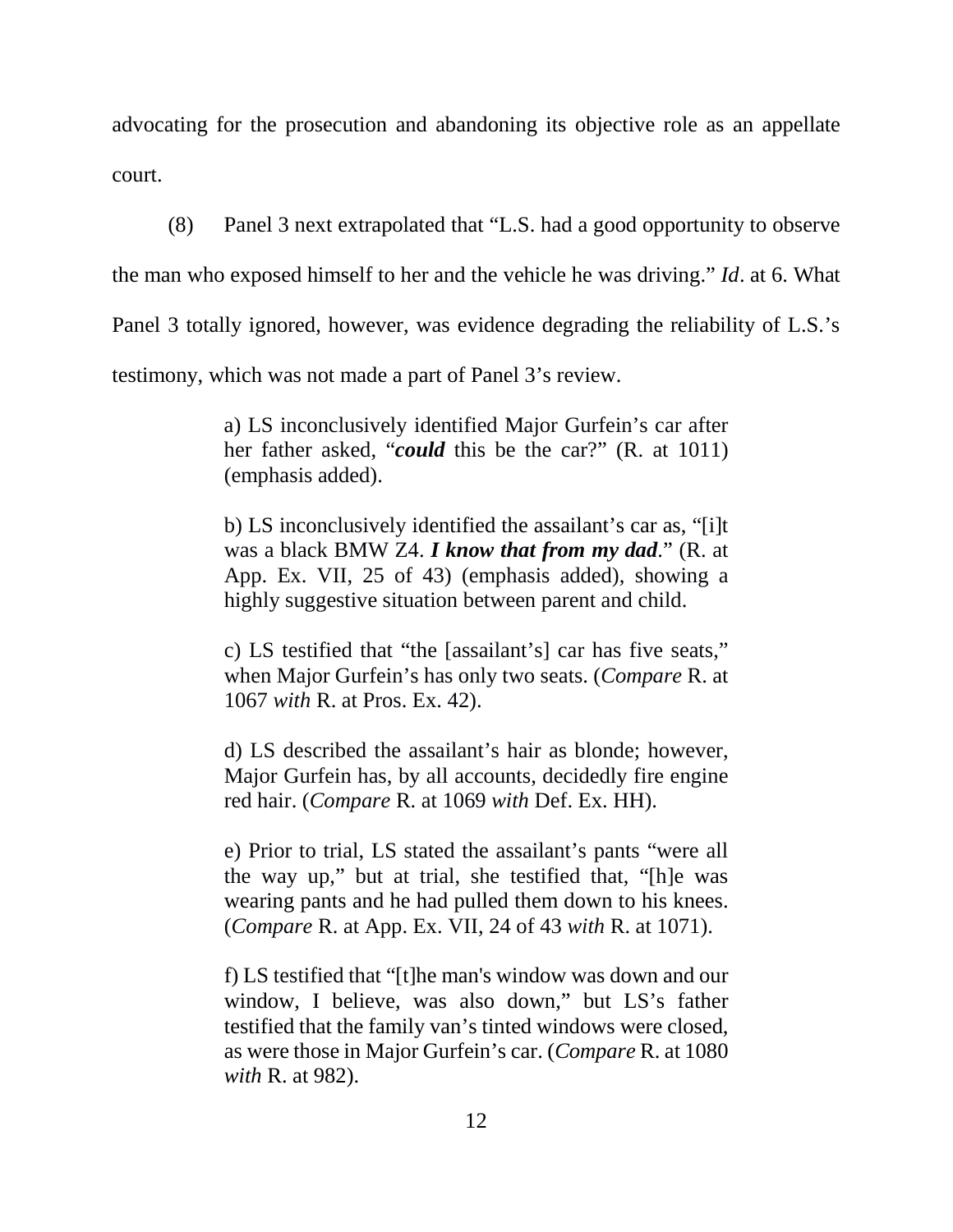g) LS was seated in the back behind the driver's seat of the van with tinted windows while Major Gurfein's car was on the Passenger's side. (R. at 1011).

These inconsistencies show that L.S.'s recollection of the event is not sufficiently reliable and trustworthy to convict Major Gurfein. Panel 3 wholly ignored that L.S. was the only eyewitness to the alleged flashing; it was not the German police, not her father, not her mother, not the CID, and not the prosecution. That L.S.'s weak testimony regarding her recollection of the perpetrator that was the linchpin supporting Major Gurfein's conviction fatally undermines the foundation of his convictions. Not only did the prosecution fail to prove he was at the location at the time prescribed, but the only eyewitness could not dependably identify him. Yet, Panel 3 mischaracterized L.S.'s testimony as stronger than it was in the face of significant and numerous deficiencies.

(9) Panel 3 next erroneously concluded that "at 1901 L.S.'s father photographed the appellant in his car close to the site of the exposure, which was within minutes of the exposure." *Id.* at 7. But this finding is problematic when viewed in the appropriate factual context. The prosecution placed the perpetrator at the scene at "1849 or 1850." To an arithmetic certainty, the photograph was taken 11-12 minutes later, at 1901, surely not "within minutes of the exposure," and ample time for the real perpetrator to be on his way, free. Panel 3 is again advocating for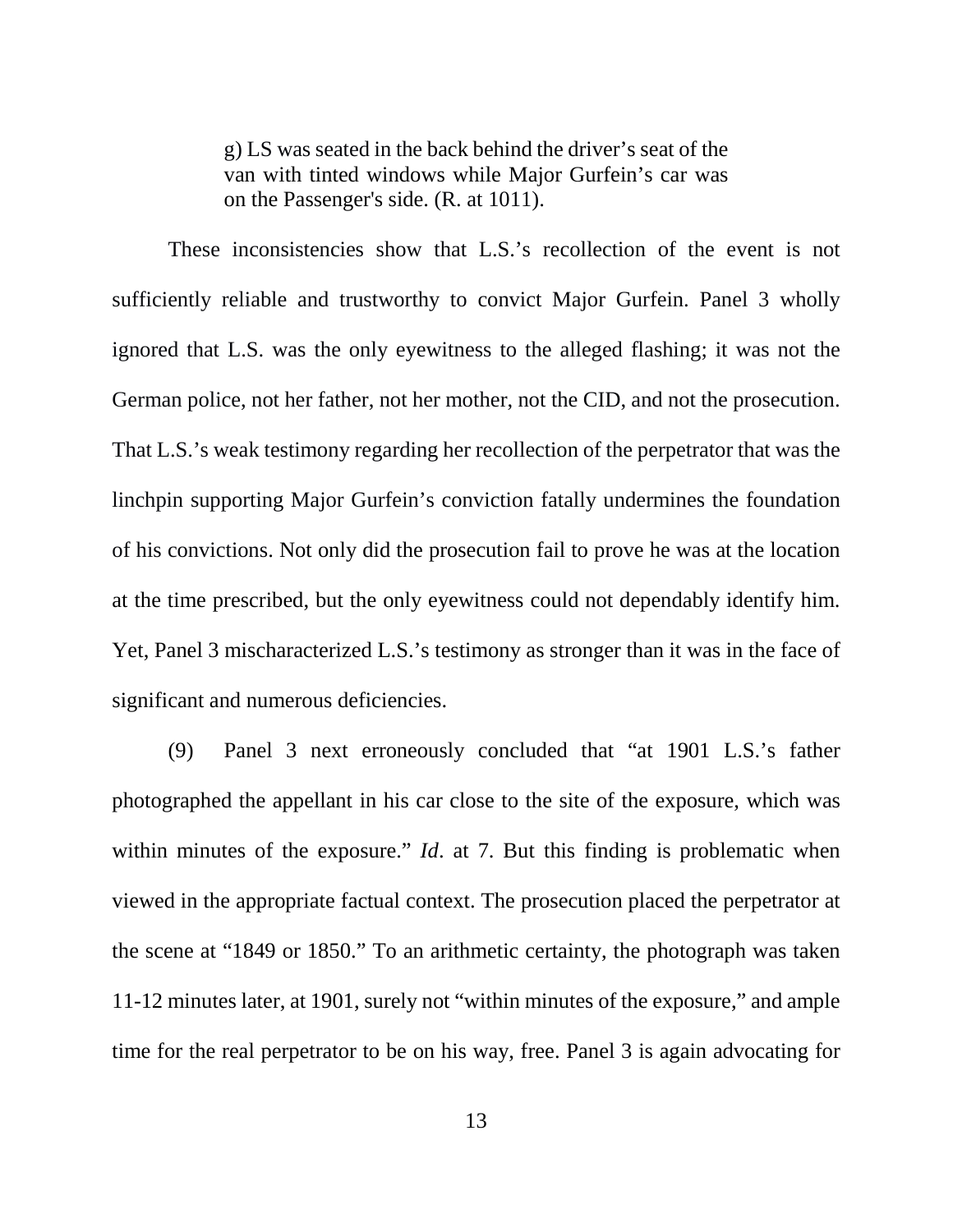the prosecution, making the evidence that Major Gurfein was the correct assailant appear stronger than the record reflects.

(10) In what can be fairly seen as "cherry-picking," Panel 3 selectively cited points from the Government's brief to make it appear Major Gurfein had a guilty mindset while L.S.'s father was following his vehicle by taking evasive maneuvers, the implication being that an innocent person does not flee.

> Mr. S and L.S. followed the vehicle, which appellant subsequently admitted he was driving, through two traffic circles before the appellant *abruptly made a U-turn* and went back in the direction they had come from.

*Id*. at 4 (emphasis added)

According to all trial records, however, to include L.S.'s father's testimony and Major Gurfein's testimony, Major Gurfein was driving in accordance with the speed limit (which was under 30 kph) until he reached on the on-ramp to the Autobahn where he understandably sped up.

At no point prior to the Autobahn did Major Gurfein drive "abruptly" as Panel 3 took the liberty of injecting. What Panel 3 did not evaluate at all, was the point that a guilty assailant bent on escape does not, it stands to reason, drive within the speed limit. Further cutting against Panel 3's unfounded implication that Major Gurfein was fleeing are the uncontroverted facts that Major Gurfein was only 600 meters away from the scene of the assault 11-12 minutes after it occurred, on a route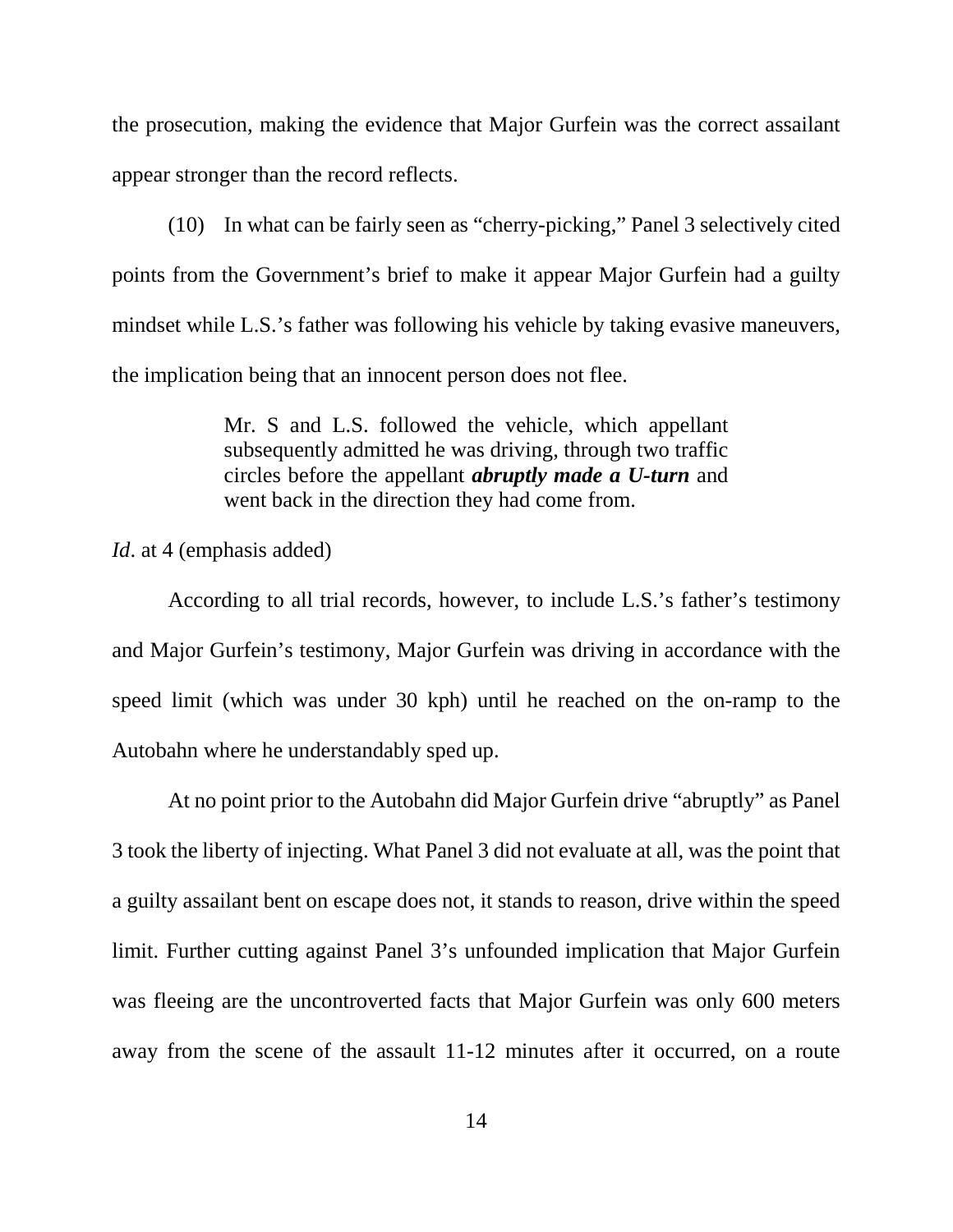between his workplace and his home. Furthermore, L.S.'s Father testified that when he initially came upon Maj Gurfein's vehicle, Maj Gurfein did not suddenly attempt to evade or escape but casually drove off with the flow of traffic.

What is more, the "U-turn" was made in the second traffic round-about, not as Panel 3 misstates, after having left two traffic circles. Indeed, the Government argued this very point in its papers, which Panel 3 apparently adopted without verifying the record.

(11) Panel 3 again unfairly enlarged the specter of Major Gurfein's criminality when it wrote that he was charged with making false official statements about the 2014 and 2016 incidents. *Id*. That is not true. Panel 3 overstated and mischaracterized the charges. He was charged with making a false official statement *only* concerning the 2016 allegations. This misstatement, along with the others, highlights how Panel 3 unfairly painted Major Gurfein in an unfairly and inaccurately negative light. Not only was Major Gurfein not charged with making a false official statement for 2014, but he was also wholly acquitted of the 2014 underlying sexual offenses.

(12) Panel 3 conflated Major Gurfein's physical presence at 1901 between his workplace on Kelly Barracks and his home in Dettenhausen as evidence that he was near the scene of the crime. Although that is admittedly true, an equal if not stronger inference, however, is that the very same evidence, offered by the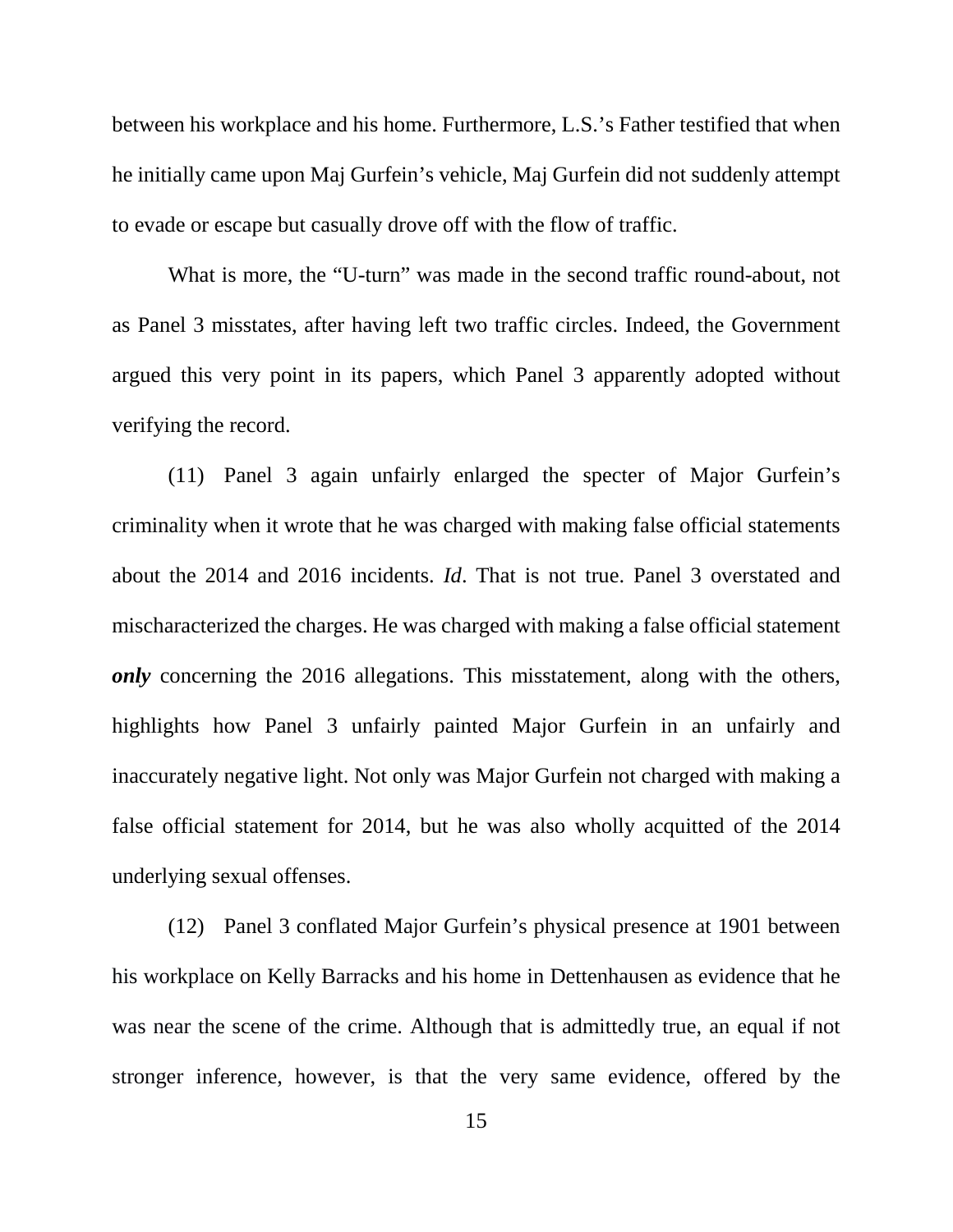prosecution, places Major Gurfein at a time and location where he reasonably should have been while driving home from Kelly Barracks to Dettenhausen when L.S. and her father first saw his car.

Having used his CAC card to "swipe out" at 1833:56 and having driven 22 – 24 minutes towards his home in Dettenhausen placed Major Gurfein in the general vicinity of where LS's father first saw Major Gurfein's car. L.S. and her father got into their family van at "1856 or 1857 or 1859" per LS's mother's testimony and sought to drive after the assailant. (R. at 1051). LS's father took a digital image of Maj. Gurfein's license plate at 1901. (R. at 985). Please refer to Graphic 1, below.



**Graphic 1.**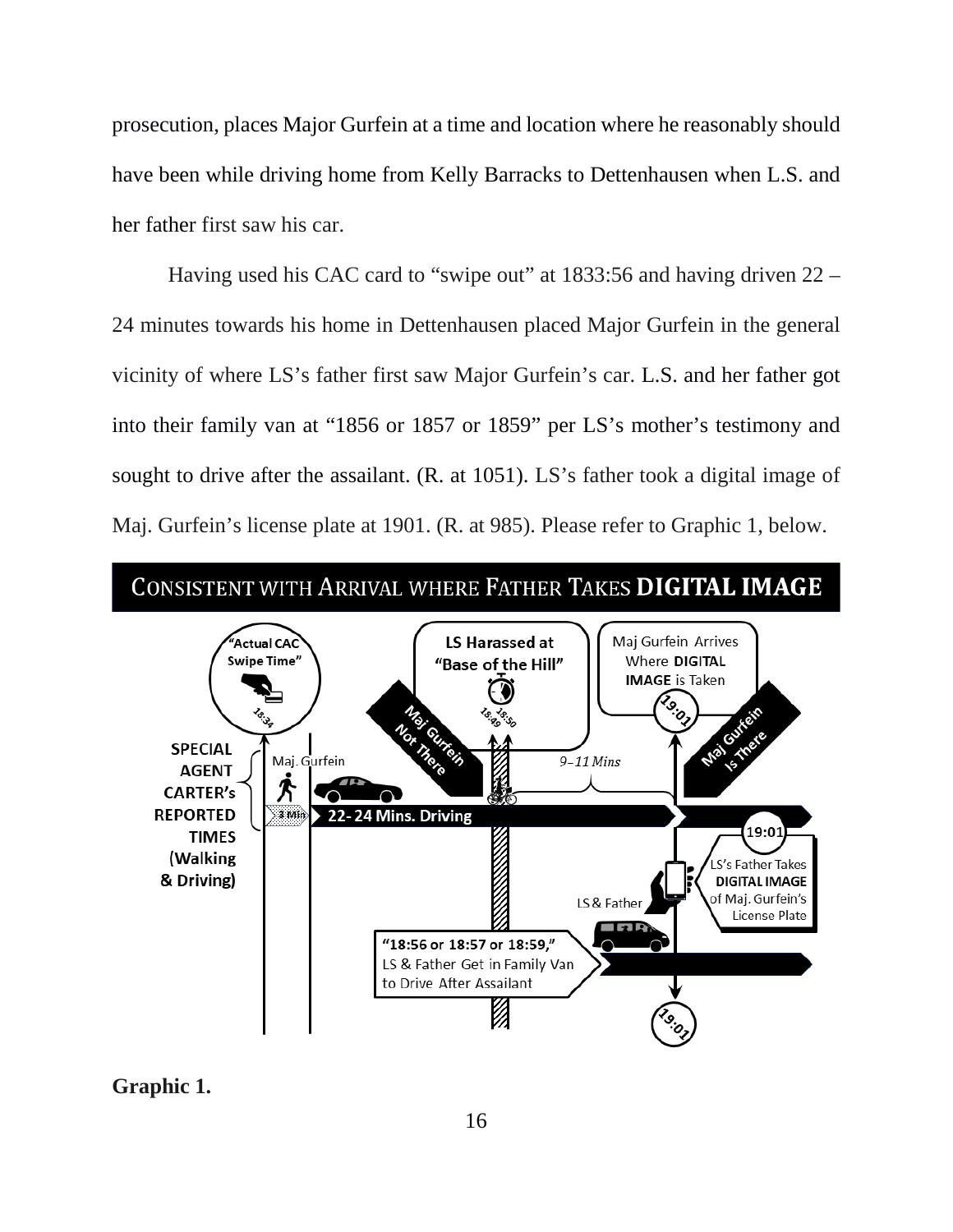Consequently, the prosecution's timeline proves that Major Gurfein was between Kelly Barracks and his home in Dettenhausen, *where he was supposed to be*, according to LS's father's testimony and the digital image of his license plate taken at 1901. But, Panel 3 failed to consider these important defense points while favoring the prosecution's lesser reliable version.

(13) Further showing the factually and legally insufficiency of Panel 3's findings is the total absence of any analysis of Special Agent Carter's testimony (the lead prosecution witness) that it was physically impossible, given Major Gurfein's CAC card swipe and several re-created drives at the same time of day, to be at the scene at the time the prosecution urged the jury.

Data from Major Gurfein's CAC card proved that he left his secure workspace on Kelly Barracks in Stuttgart on the night in question at 1833:56. At trial, the prosecution argued that LS's assailant was at the scene of the crime, "the base of the hill" leading to LS's home, at 1849 or 1850. "That means Major Gurfein is at the base of that hill at 1849 or 1850." (R. at 2110).

The prosecution's main witness, Special Agent Carter, drove the route from Maj. Gurfein's office to the "base of the hill" at least three times. He testified that it takes " $22 - 24$  minutes," " $30 - 35$  minutes depending upon traffic," and " $24$  minutes" to drive from Major Gurfein's workspace to the base of the hill. (R. at 1353; 1363; 1399).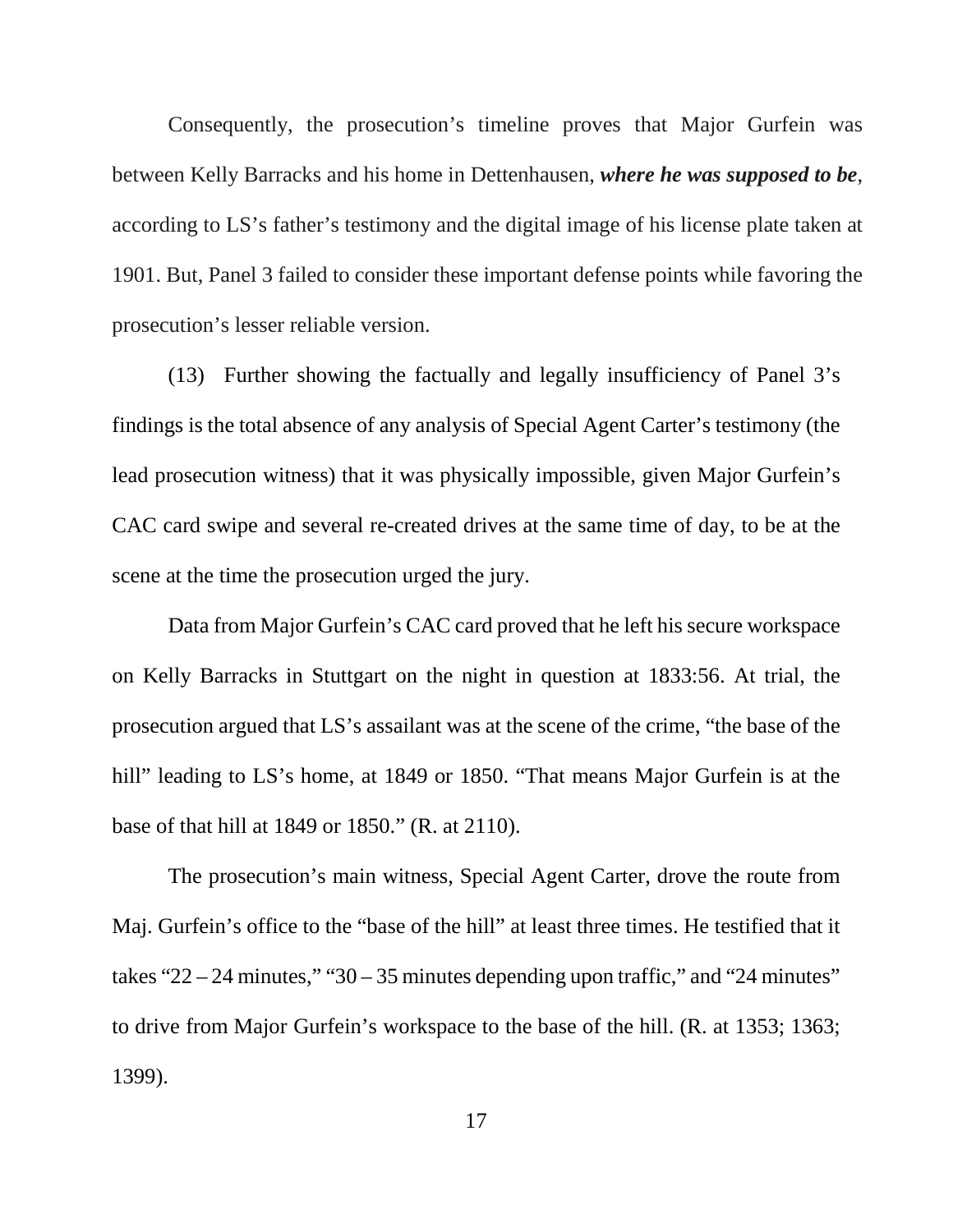A review of the prosecution's evidence establishes that Major Gurfein was not at the scene of the crime on the night in question at the time prescribed. Graphic 2 below summarizes the prosecution's evidence:



## **Graphic 2.**

That Major Gurfein was driving at the time L.S. was assaulted is an alternative demonstration of facts, introduced by the prosecution, supported by physical evidence, and is therefore, reasonable doubt. Panel 3 failed to address this compelling evidentiary showing.

(14) Further illuminating the factual and legal insufficiency of Panel 3's findings is Special Agent Carter's testimony that it took three minutes to walk from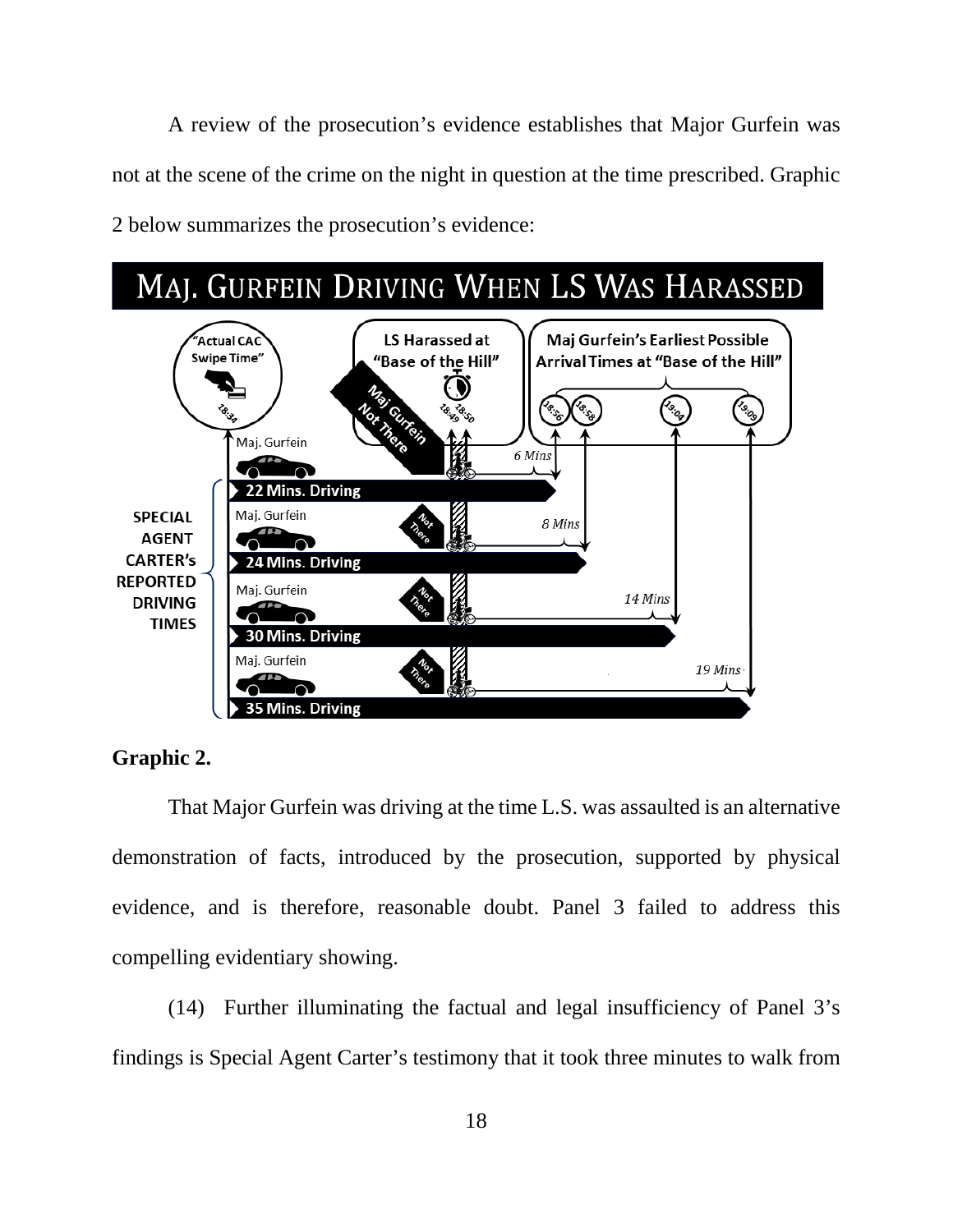the front door of Major Gurfein's office building on Kelly Barracks to the closest parking lot behind the gym to get into his car and begin the drive toward his home in Dettenhausen:

> Yes, ma'am. This is building 3304, where on all the UPCs we had -- said that he had -- he was working, ma'am. His vehicle was located behind the gym, which is approximately a three-minute walk.

(R. at 1348).

Unmentioned by Panel 3 is that if one begins the timeline from where Agent Carter *approximated* Major Gurfein's car to have been parked, to include the threeminute walk from the CAC swipe location to the parking space, one finds that even more time has elapsed between Major Gurfein's departure time and the time of the crime. Adding in this additional time makes the possibility that Major Gurfein could have arrived at the "base of the hill" at "1849 or 1850" impossible. The impact of adding these three minutes is summarized in Graphic 3.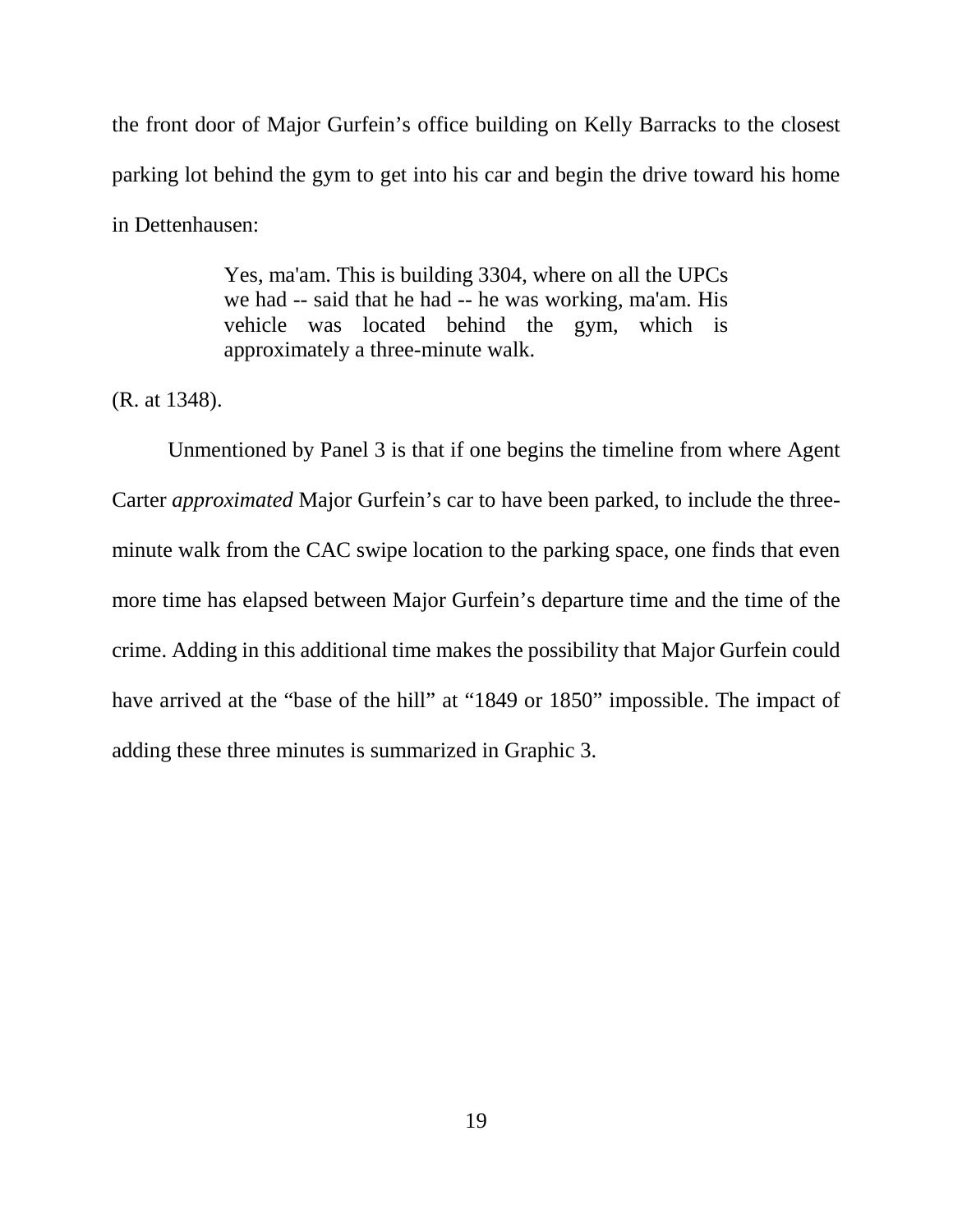

## **Graphic 3.**

That Major Gurfein was driving at the time L.S. was assaulted is an alternative demonstration of facts, supported by physical evidence, and is therefore, reasonable doubt. Panel 3 did not evaluate this weighty evidentiary showing of reasonable doubt.

(15) Panel 3 again applied illogical and thus incorrect reasoning that flies in the face of physical proof when it cited evidence of Major Gurfein's being a fast driver in order to place him at the scene of the offense at the time the prosecution prescribed.

> Furthermore, the appellant introduced substantial evidence to prove that he was a fast driver and regularly drove much faster than other drivers. This fact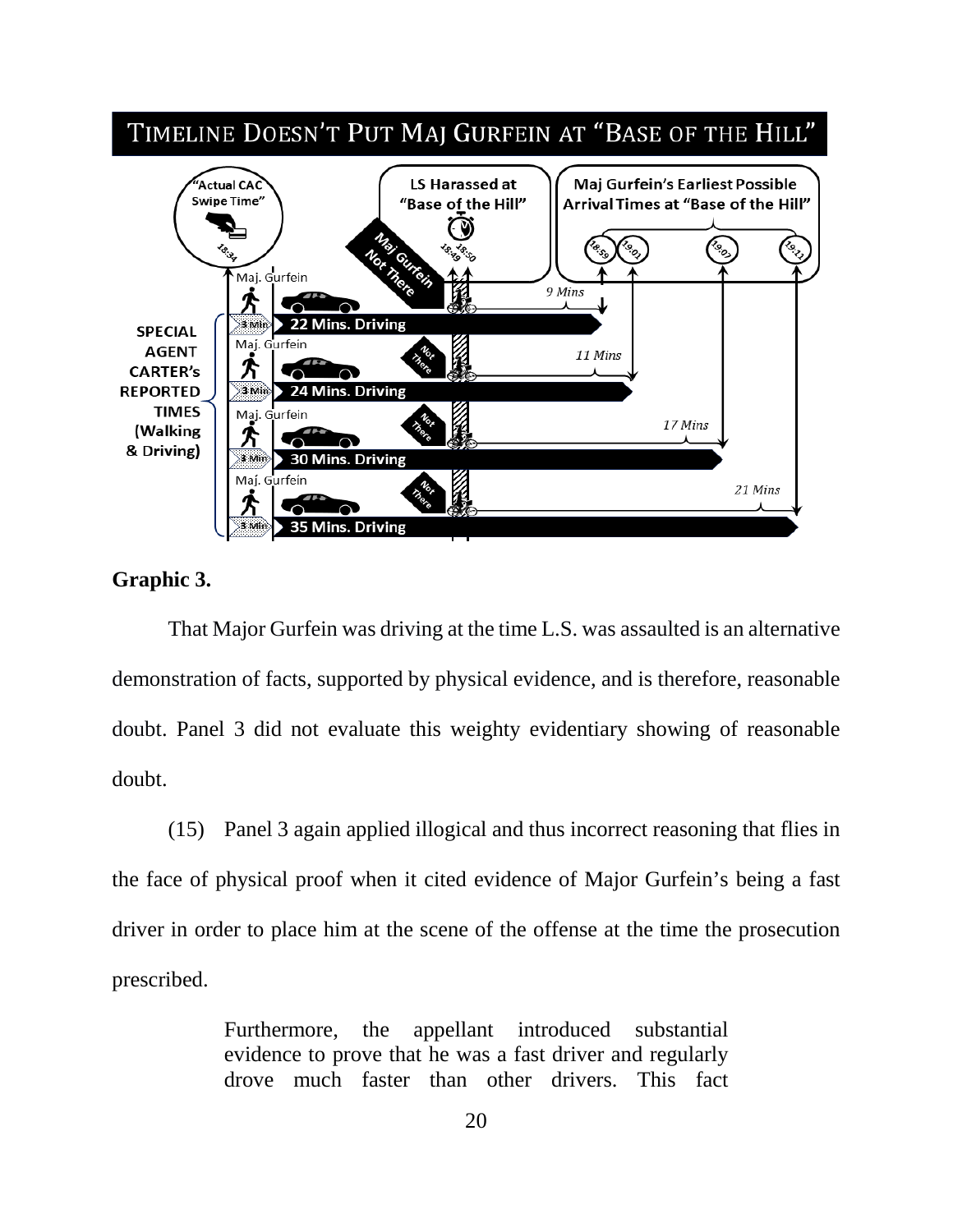substantially undercuts the multiple estimates that the defense introduced regarding how long it would typically take a driver to travel from the appellant's office to the scene of the incident.

*United States v. Gurfein*, No. 201700345 at 7.

First, the *prosecution*, not the defense as Panel 3 wrongly noted above, introduced the multiple estimates regarding how long it would typically take a driver to travel from the appellant's office to the scene of the incident.

Second, Special Agent Carter, who testified that he lived in Stuttgart for most of his career in the Army and for large part of his life growing up as a military "brat" in Germany, swore that the fastest time between Kelly Barracks and the base of the hill was 22 minutes (25 with the additional 3 minutes to walk from the CAC swipe location to Major Gurfein's parked car on Kelly Barracks).

Panel 3 concluded that because Major Gurfein was a "fast driver," he was somehow able to be at the scene of the crime 10-12 minutes before the lead CID investigator was able to do it, after multiple attempts, under similar conditions at the same time of day.

Stated differently, Panel 3 appears to believe that Major Gurfein could have made it to the scene 12 minutes after having left work, in rush hour traffic in suburban Stuttgart. If Panel 3's reasoning is sound, that means Major Gurfein had to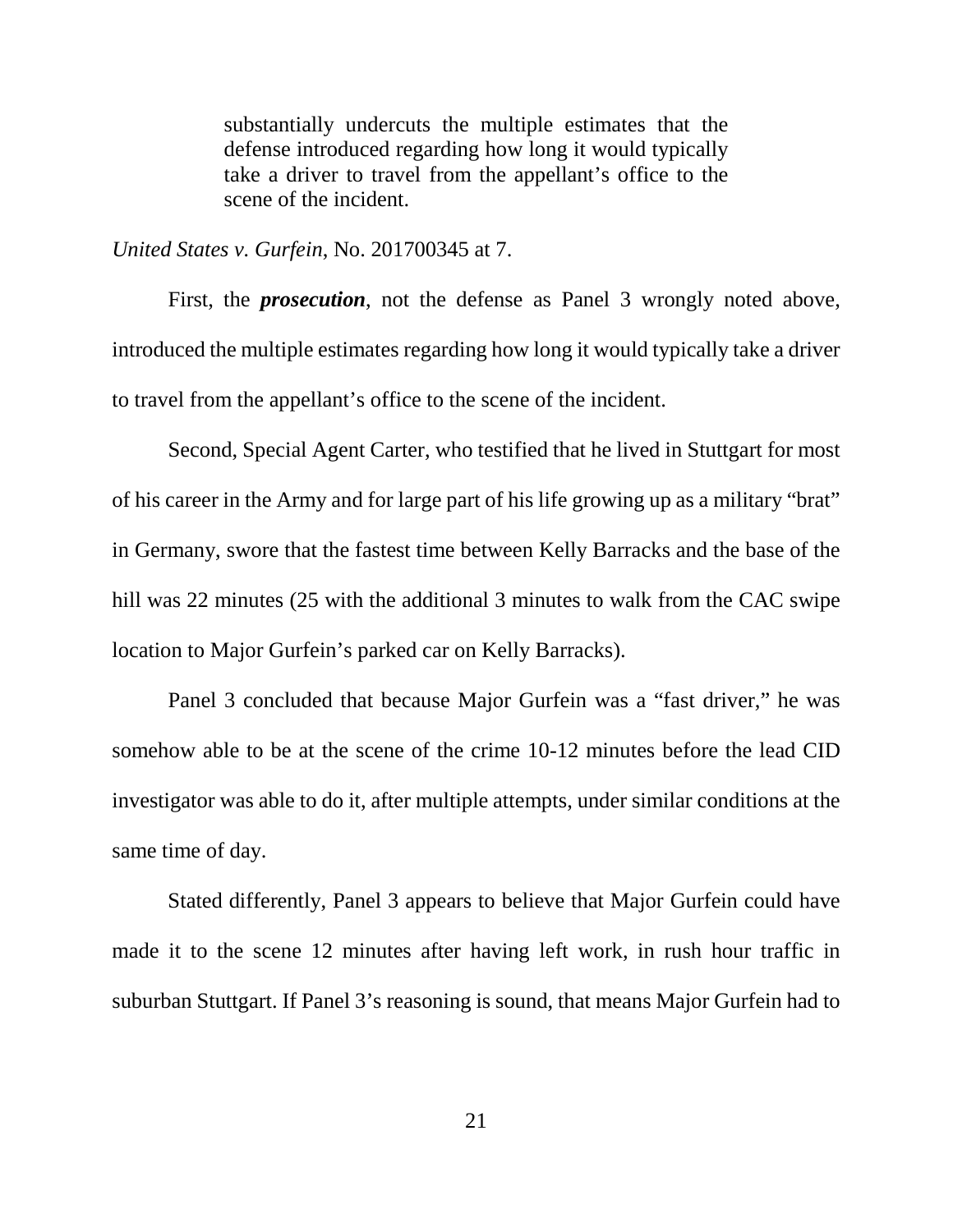be driving an average of 220km/hr or 137mph the entire time to cover the distance and be at the scene at the time prescribed, which is entirely unrealistic.

Fourth, Panel 3's logic is inherently contradictory. On the one hand, Panel 3 claims Major Gurfein drove over 220km/hour or 137mph/hr to get at the scene at the time prescribed, but on the other hand, Panel 3 notes that in the 11-12 minutes after the offense, Major Gurfein drove only 600 meters away.

Panel 3's faulty position is fairly seen as loose conjecture and sheer speculation, stretching credulity in order to "shore up" gaps in the trial evidence. To offer errant and illogical reasoning, in the face of undisputed exonerating evidence, indicates a desire to advocate for the prosecution and disfavor Major Gurfein.

(16) Panel 3 again used faulty reasoning when it rejected Major Gurfein's showing that it was against the principles of time and space for him to have been at the scene of the crime at 1849 or 1850. Panel 3 wrote, "the fault with this theory is that we know precisely where the appellant was located within a few minutes of the exposure because he was photographed by the victim's father at 1901."

The legal and logical problem, though, is that where Major Gurfein was 11- 12 minutes after the assault does not prove where he was *at the time of the assault*. There is substantial evidence of record proving he was elsewhere and that is was physically impossible for him to be at the scene of the crime at the time the prosecution prescribed, which is reasonable doubt. Moreover, Panel 3' use of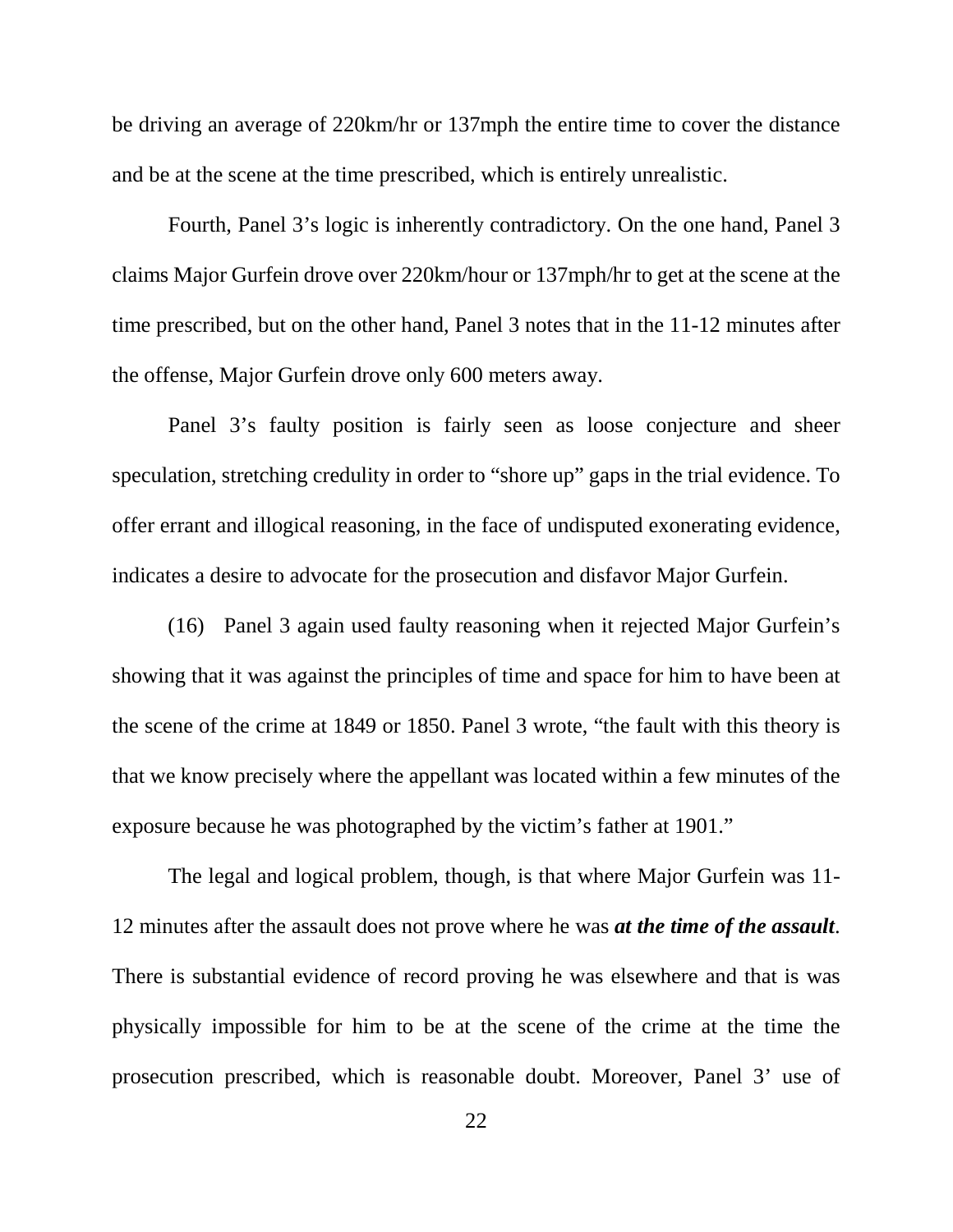"within a few minutes of the exposure" overstates the undisputed timeline evidence that the 1901 image was taken 11-12 minutes after the time of the assault at 1849 or 1850.

(17) Panel 3 again erred by stretching to place Major Gurfein at the scene of the crime when it ignored evidence adduced at trial that a set of stairs was present at the location where L.S. and her Father came upon Major Gurfein at 1901. Instead, Panel 3 relied heavily on evidence that another stairwell was at the scene of the offense.

> The appellant's argument that it was physically impossible for him to have been at the location where the exposure occurred at the time alleged is substantially undermined by the appellant's own evidence. The appellant used his identification card to "swipe out" of his office shortly before 1834 on 20 September 2016. When interrogated by CID, the appellant stated that he stopped to make a cell phone call about 5 to 10 minutes after leaving his base. *He did not recall the street he stopped on to make the call, but he remembered that there were some stairs next to the road where he stopped*.

> Mrs. S. testified that when she was driving home from the stables she saw a vehicle matching the appellant's vehicle stopped in the road down the street from her home. *There were stairs near the road where Mrs. S saw the car stopped*.

*Id.* at  $6 - 7$  (emphasis added).

Absent from Panel 3's analysis, however, is the evidence the defense tendered

at trial that there is a large set of steps at the intersection where L.S. and her Father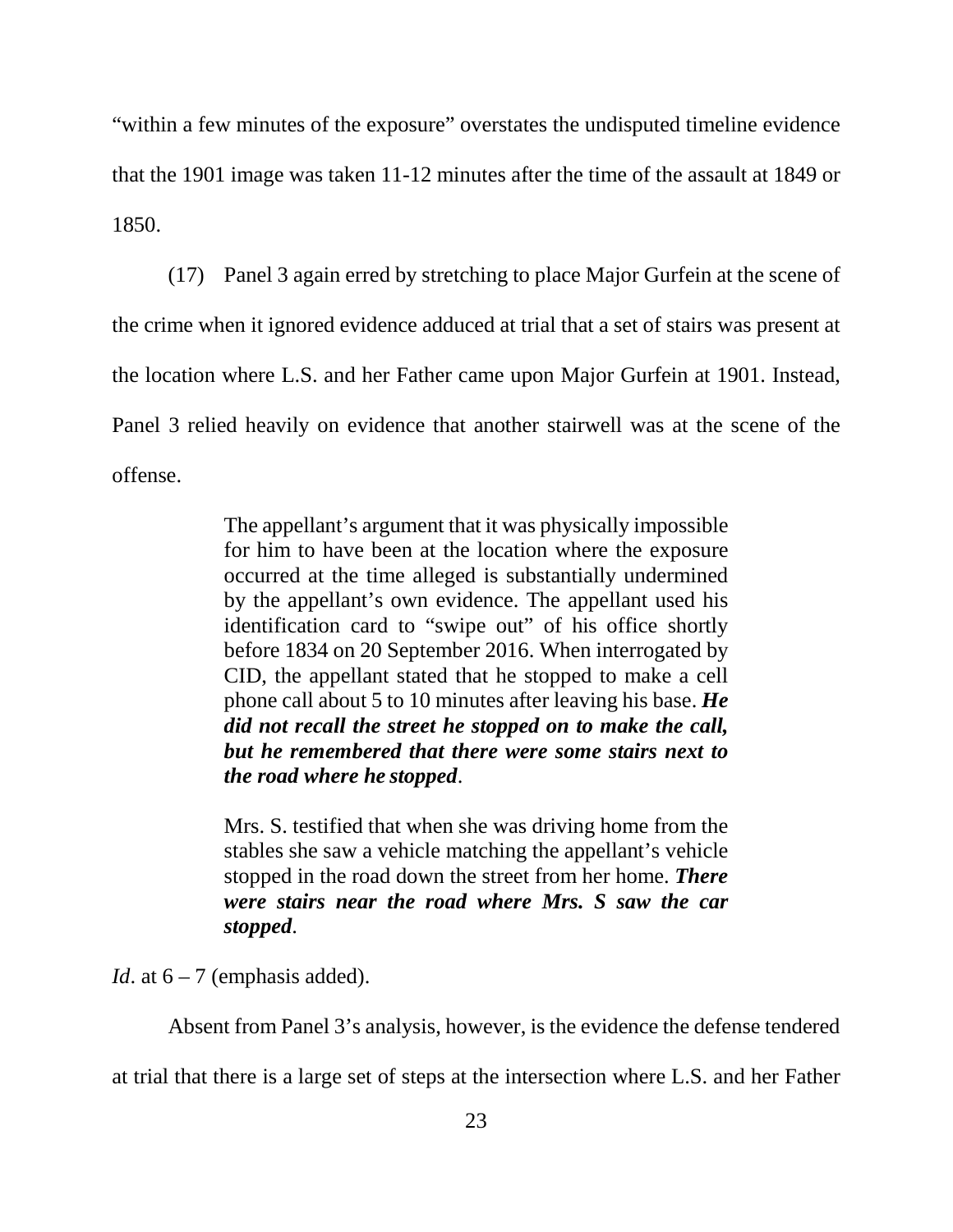started following Major Gurfein. Moreover, suburban Stuttgart is a highly populated area with many villages containing myriad sets of steps. Attempting to link one set of steps to another set of steps at the base of the hill for proof that Major Gurfein defied the physics of time and space (by driving a distance in heavy traffic faster than physically possible) is untenable.

(18) Panel 3 cobbled together unrelated facts and mischaracterized Major Gurfein's statement to CID two weeks after the incident that he made a call about 5 to 10 minutes after leaving work next to a set of stairs, and then remembered being followed, as solid and reliable evidence that Major Gurfein was at the base of the hill five to ten minutes after having left work. *Id.* at 6-7. Panel 3 overreached in its assessment, which is belied by the undisputed evidence of record.

First, Major Gurfein's recollection of when he made the calls turns out to be accurate as evident by the time he swiped out of the office (1833:56) and the time of the first call (18:42) which was around nine minutes.

Second, his location at the time of the calls is obviously not the base of the hill (scene of the crime) because it is scientifically impossible to have driven that distance in nine minutes, as testified to by the prosecution's lead CID agent, Special Agent Carter, which also makes the relevance and importance of the cell tower and phone records so much more vital to this case, as discuss. Being able to prove the exact location of Major Gurfein during this call to his wife would dismantle the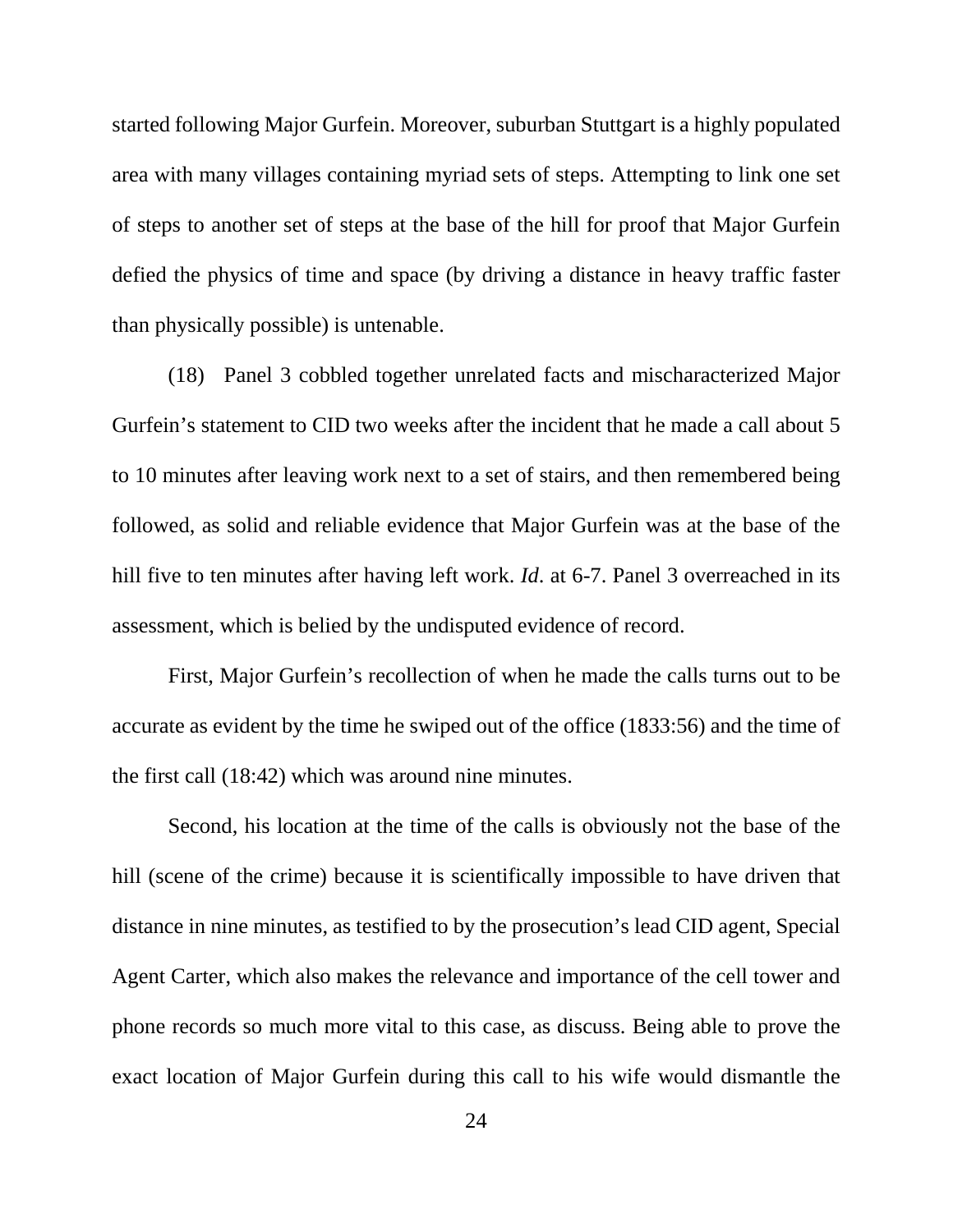whole case against him. Surely the prosecution and Panel 3 were aware of this, but each turned a blind eye in favor of affixing and affirming guilt.

Third, Panel 3 contradicts itself by finding that Major Gurfein's testimony to the investigator proves that he was at the base of the hill. Major Gurfein told SA Carter that he recalled being followed after making the calls. Major Gurfein was never followed from the base of the hill. Major Gurfein was followed according to his testimony and L.S.'s Father's testimony from the other side of the village along the main route approximately 600 meters away from the base of the hill.

Indeed, L.S.'s Father testified about the elaborate route he took from his home, past a school, and other areas until he first saw Major Gurfein's car and only then started following it.

Fourth, the reliable evidentiary answer to all of this, as presented by the defense, and corroborated by phone records, is that Major Gurfein left his office at 1833:56 and nine minutes later made a phone call to his wife for nearly four minutes. After that phone call, he attempted to reach his Uncle. Then at around 1901, he was at the end of L.S.'s village (between Kelly Barracks and his home in Dettenhausen) near a large set of steps when L.S.'s Father spotted the vehicle and mistakenly followed the wrong vehicle. Panel 3's choice of facts and interpretation of them is not consistent with the undisputed facts of record.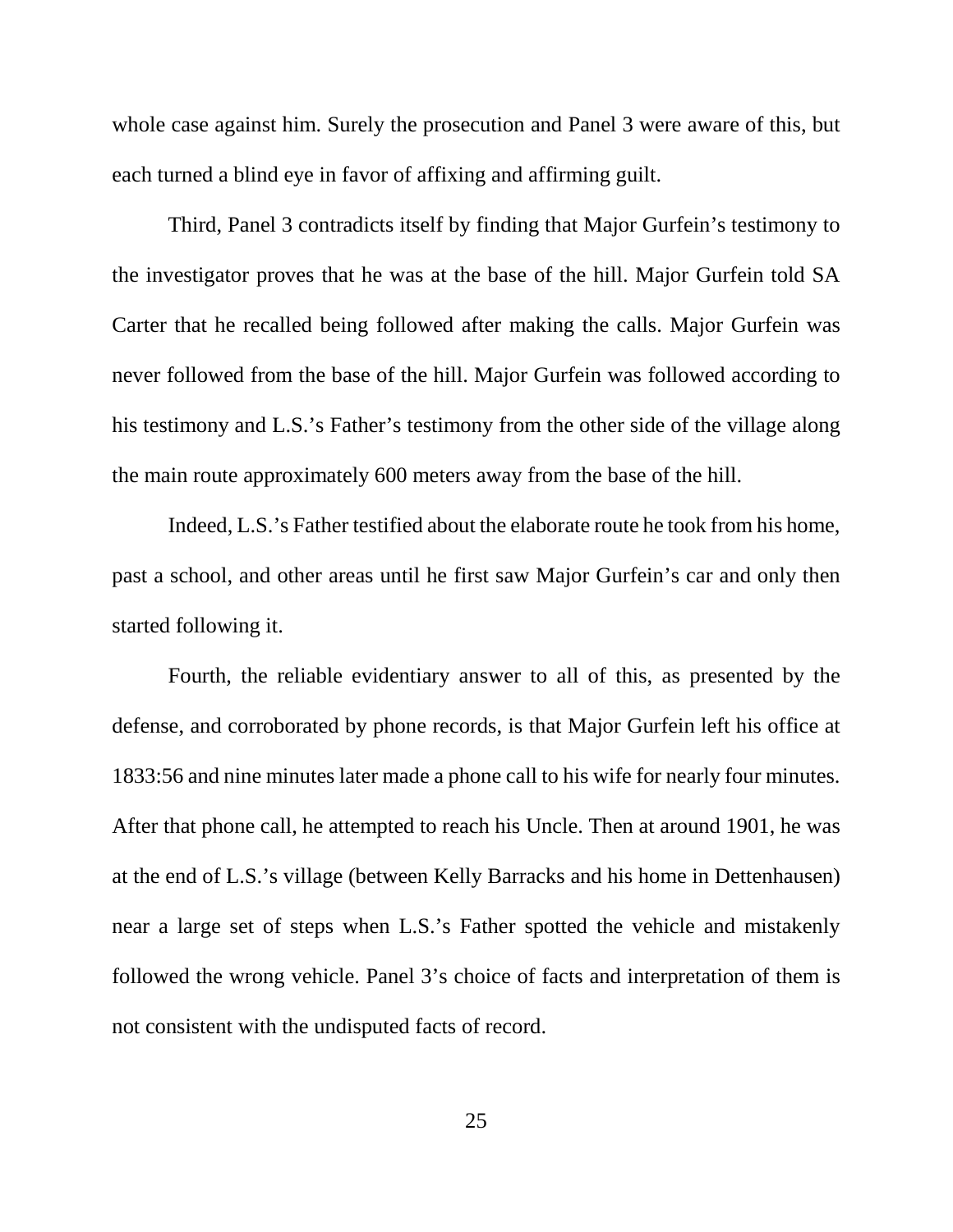(19) Panel 3 did not address Major Gurfein's mindset. The undisputed evidence that is relevant to Major Gurfein's state-of-mind shows the inherent inconceivableness that Major Gurfein was the actual assailant. Consider the following:

> (a) At 1834, Major Gurfein swipes his CAC card when leaving the office.

> (b) He drives from Kelly Barracks toward Dettenhausen in after-work traffic.

> (c) At 1842, he calls his wife, and the call lasts nearly four minutes.

> (d) At 1847, he phones his uncle, in a call that lasts approximately 25 seconds while ringing, but does not connect; and yet, according to Panel 3…

> (e) Only two minutes later, at 1849 and 1850, he flashes a girl at the base of the hill.

To believe this version of events as Panel 3 apparently did, one must suspend criticality and accept that in less than two minutes, Major Gurfein put down his phone, saw LS, cut her off once with his car as she was walking with her bike, she passes, he drives up again, cuts her off a second time, she tries to depart, and the "flash" occurs while he is shaking his penis while mumbling something to her.

The takeaway: in less than two minutes, after talking with his wife, trying to call his uncle, driving in after-work traffic, and driving his car in a tight, curvy street in a German neighborhood, Major Gurfein's mind had to turn from a potential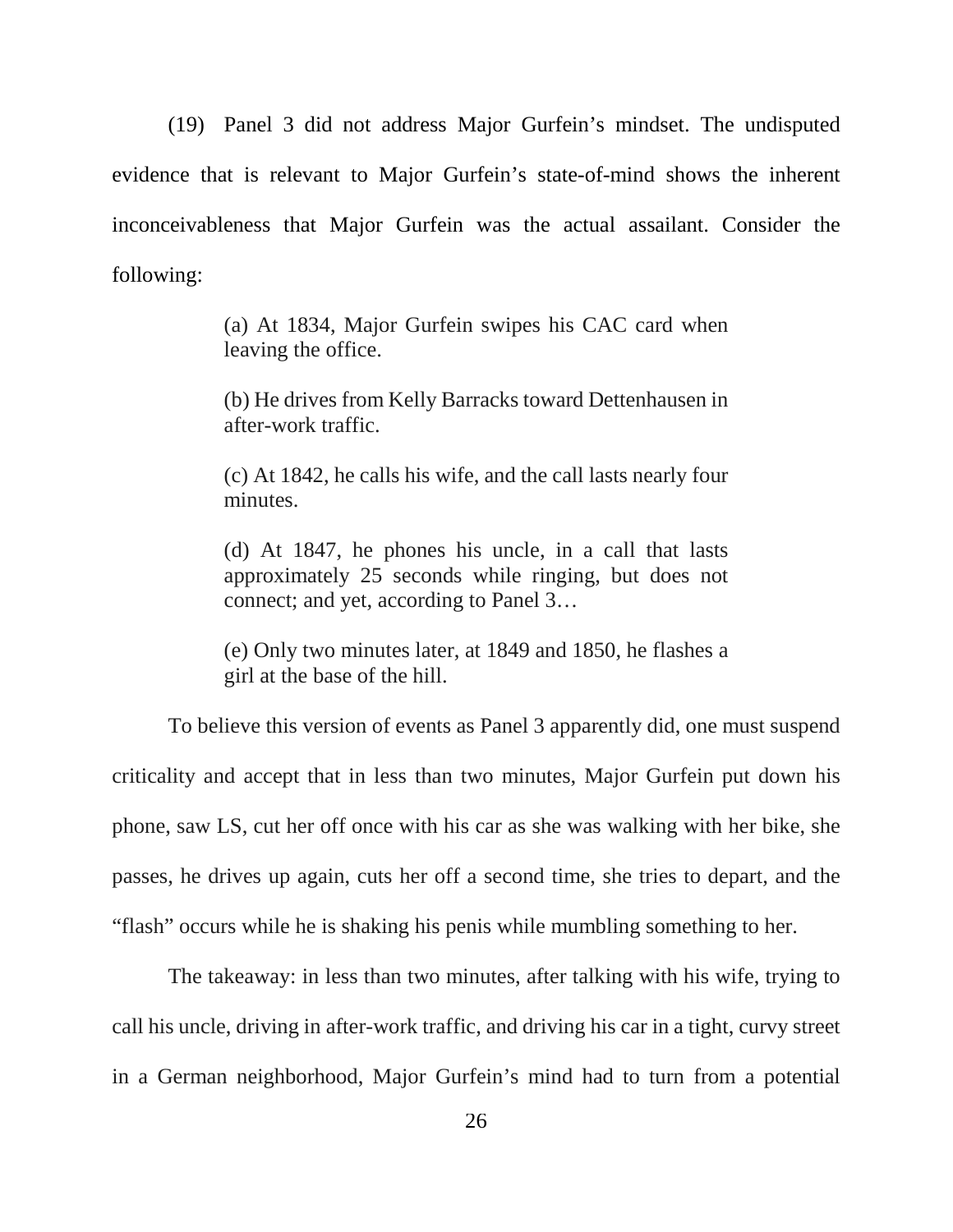conversation with his uncle (a retired Marine Lieutenant Colonel with whom he often had serious discussions about tactics, career progression, and military history) to lust for a young girl, determining to unbuckle his belt, unbutton his trousers, pull down his pants, all while driving, achieving sexual excitement, and all within two minutes. Graphic 4 summarizes these implausibilities.



### **Graphic 4.**

(20) Cementing reasonable doubt is that all of the aforementioned occurred among at least 74 other unsolved incidents of indecent exposure to young girls in the area by men in cars during the three years leading up to the night in question. (R. at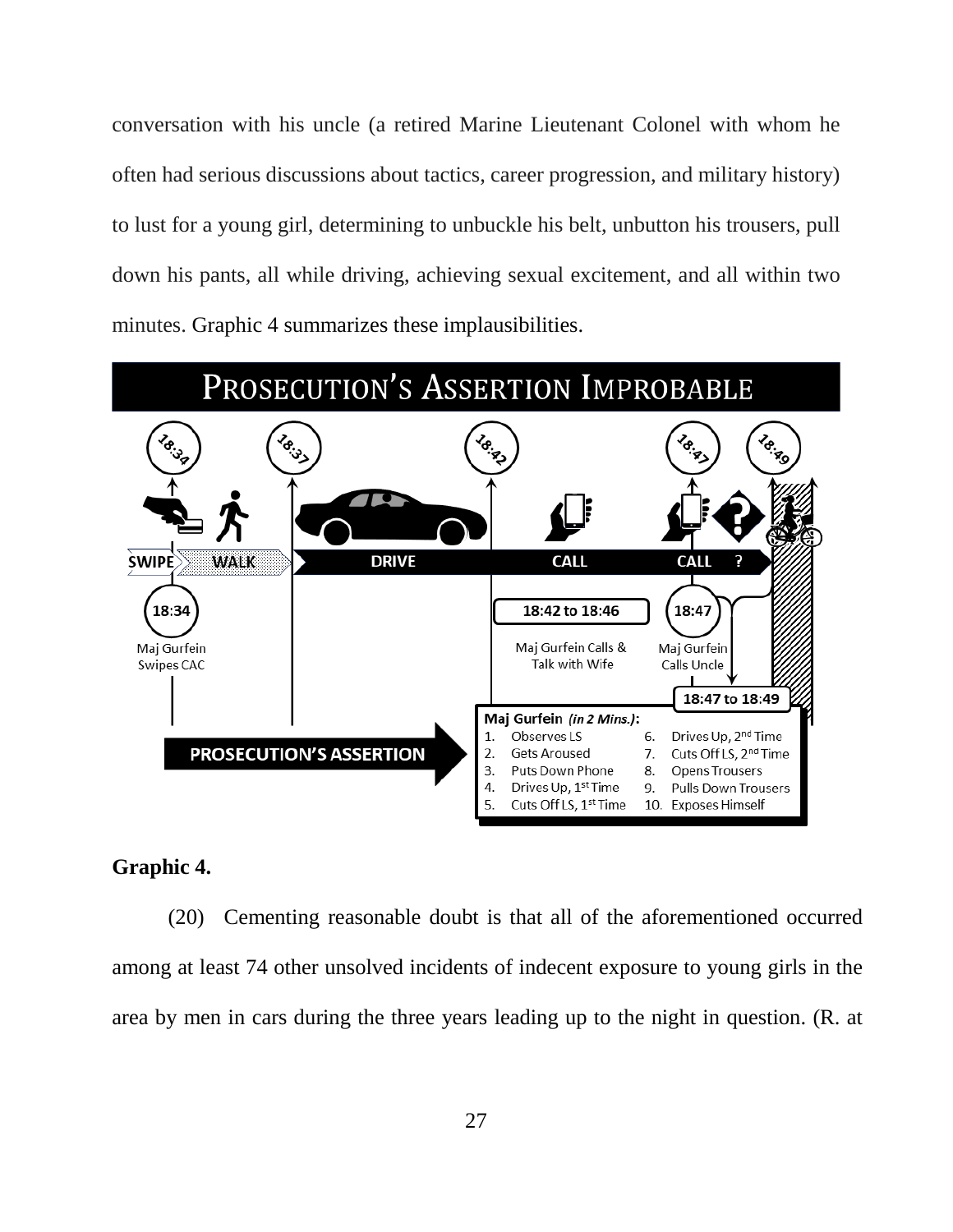964). Panel 3, however, made no comment about this substantial fact bearing on guilty or not guilty.

In all, Panel 3 ignored substantial and exonerating physical, testimonial, and inferential evidence on the most important issues in the case, questions that suggest that the trial and appellate review were not fully and fairly considered, nor are they correct in law or fact. *See*, Article 66, UCMJ.

### **III. FAILURE TO ADHERE TO PREVAILING LEGAL PRECEDENT**

With regard to the prosecution's failure to disclose and produce the cell phone tower records which stood to contain time and location data, Panel 3 ignored Major Gurfein's showings that simple coordination with the American contracting office, or simply asking the German cell phone company, or simply asking the German Police who were partnered with the investigators to ask, would have produced records of German telephone service to American forces under an American government contract. These records were material to the preparation of the defense. *See* Rule for Courts-Martial (RCM) 701.

Although briefed, Panel 3 nowhere applies the Supreme Court's leading case concerning a prosecutor's obligations to learn of any favorable evidence known to others acting on the government's behalf in the case, *Kyles v. Whitley*, 514 U.S. 419 (1995). The failure to apply Supreme Court precedent to Major Gurfein's claim that the prosecutor had a constitutional obligation to secure records from the German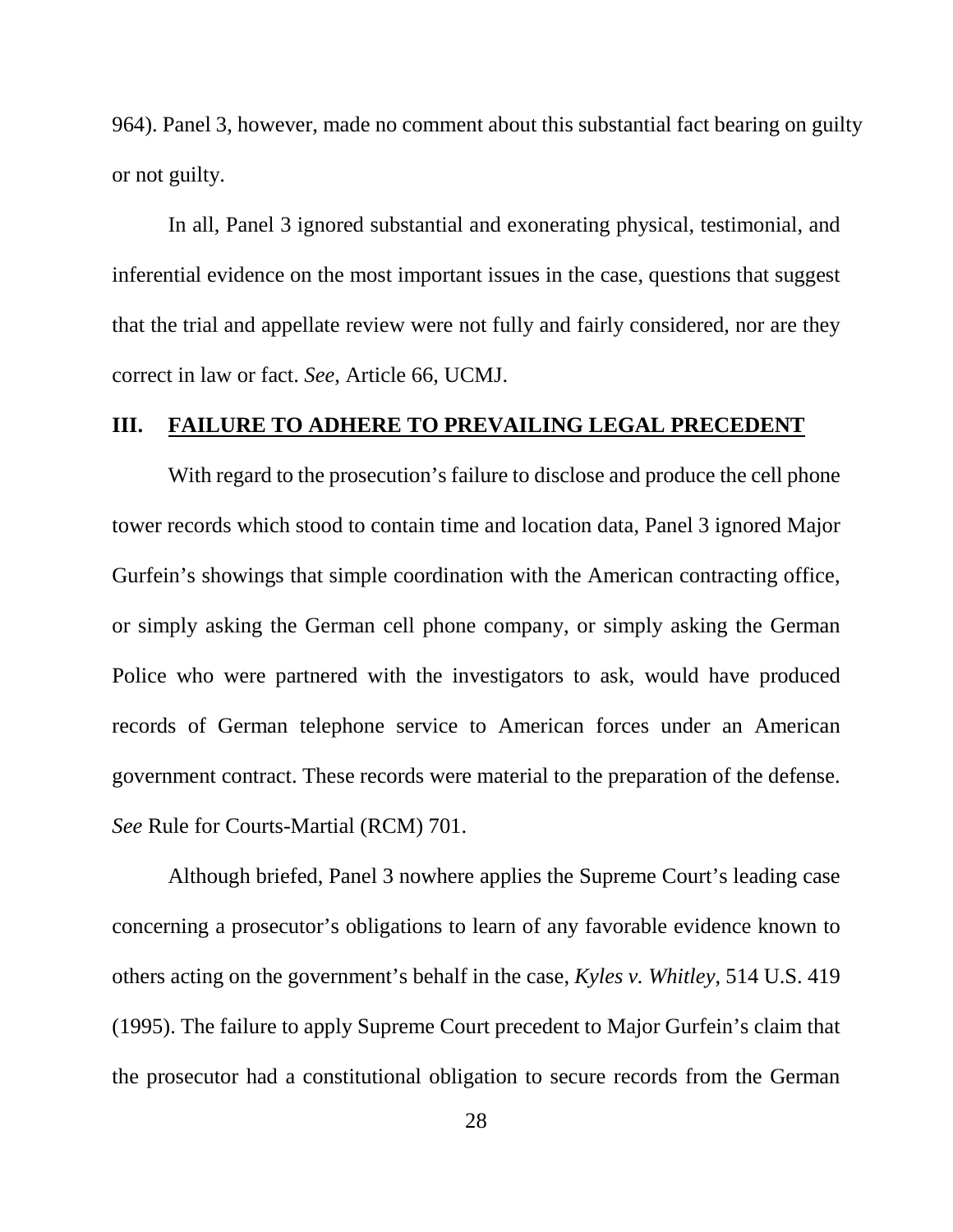authorities working on the case with the American authorities is a substantial appellate error.

Nor in Panel 3's decision is there evidence of the prosecutor's ever asking for the cell phone tower records, whereas the prosecutor said he would do so during a pretrial motion hearing. One possibility is that the prosecutor never made the request and misled the judge; or perhaps the prosecution did make the request, and did not like the answer the prosecution received. Either way, there is a fundamental error that calls into question the integrity of the findings and the sentence.

Panel 3 expressed skepticism about whether the phone records even existed in the first place, assigning no fault to the prosecutor for not having them as part of a professional investigation, when it wrote, "appellant failed to establish that the data even existed." *United States v. Gurfein*, No. 201700345 at 9. The problem, though, is that Panel 3 wholly ignored Major Gurfein's showing that the use of cell phone technology in criminal prosecutions has become so routine and commonplace that it has been referred to as "a staple of everyday policing."<sup>[1](#page-28-0)</sup>

In connection with the prosecution's failure to disclose and produce evidence associated with the encrypted Blackberry, which also contained time and location data, it stands to reason that if Federal Government personnel installed the

t

<span id="page-28-0"></span><sup>1</sup> Heath, Brad, *Police Secretly Track Cell Phones To Solve Routine Crimes*, USA Today, August 23, 2015, *available at* [https://www.usatoday.com/story/news/2015/08/23/baltimore-police](https://www.usatoday.com/story/news/2015/08/23/baltimore-police-stingray-cell-surveillance/31994181/(last)[stingray-cell-surveillance/31994181/\(last](https://www.usatoday.com/story/news/2015/08/23/baltimore-police-stingray-cell-surveillance/31994181/(last) visited 4 December 2018).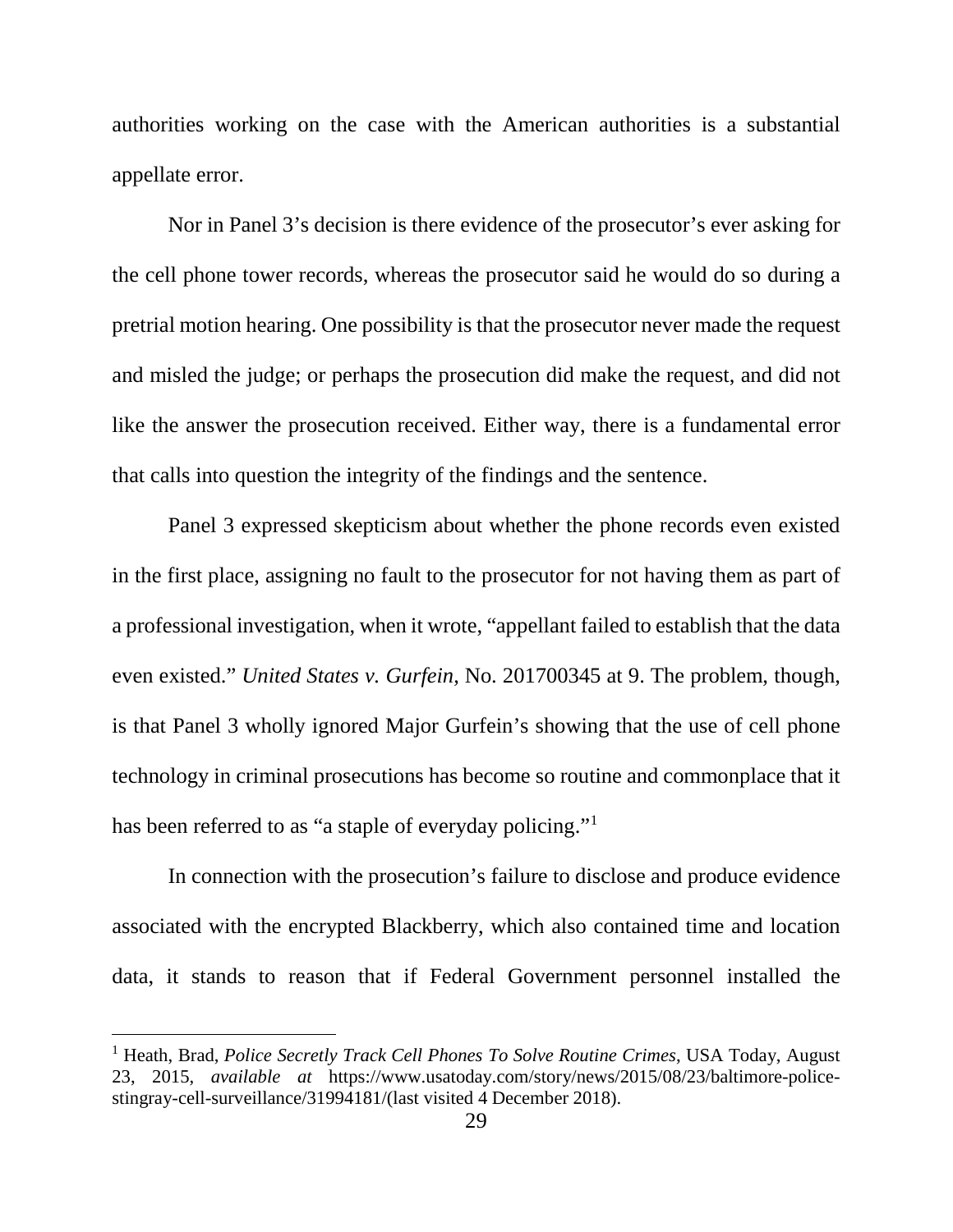encryption, they could also uninstall it. Indeed, the Panel's reliance on phone records in its opinion proves just how material and crucial that evidence stood to be in affecting the outcome of the trial.

Concerning the prosecution's failure to disclose or produce Major Gurfein's GPS records from his car, which contained time and location data, Panel 3 twice rejected the sworn affidavits of Major Gurfein's forensic expert and refused to attach them to the record for consideration on appeal. Such repeated judicial reluctance to receive and consider reliable evidence bearing on the truth suggests a "don't bother me with the truth, my mind is made up" myopic and inflexible approach to Article 66, UCMJ authority.

Had Panel 3 adequately considered the expert evidence, it would have learned, based on three decades of CID experience, many in Germany, that the cell tower and phone records were available, that the technology exists to extract the Blackberry data, and the technology exists to extract the GPS time and location data, but the prosecution called a CID agent with no training in that technology, who admitted as much on the stand.

When testing for whether a non-disclosure or non-production was harmful or not on appeal, having the withheld evidence available would have served the truth and justice. But, Panel 3 repeatedly and without explanation refused to accept Major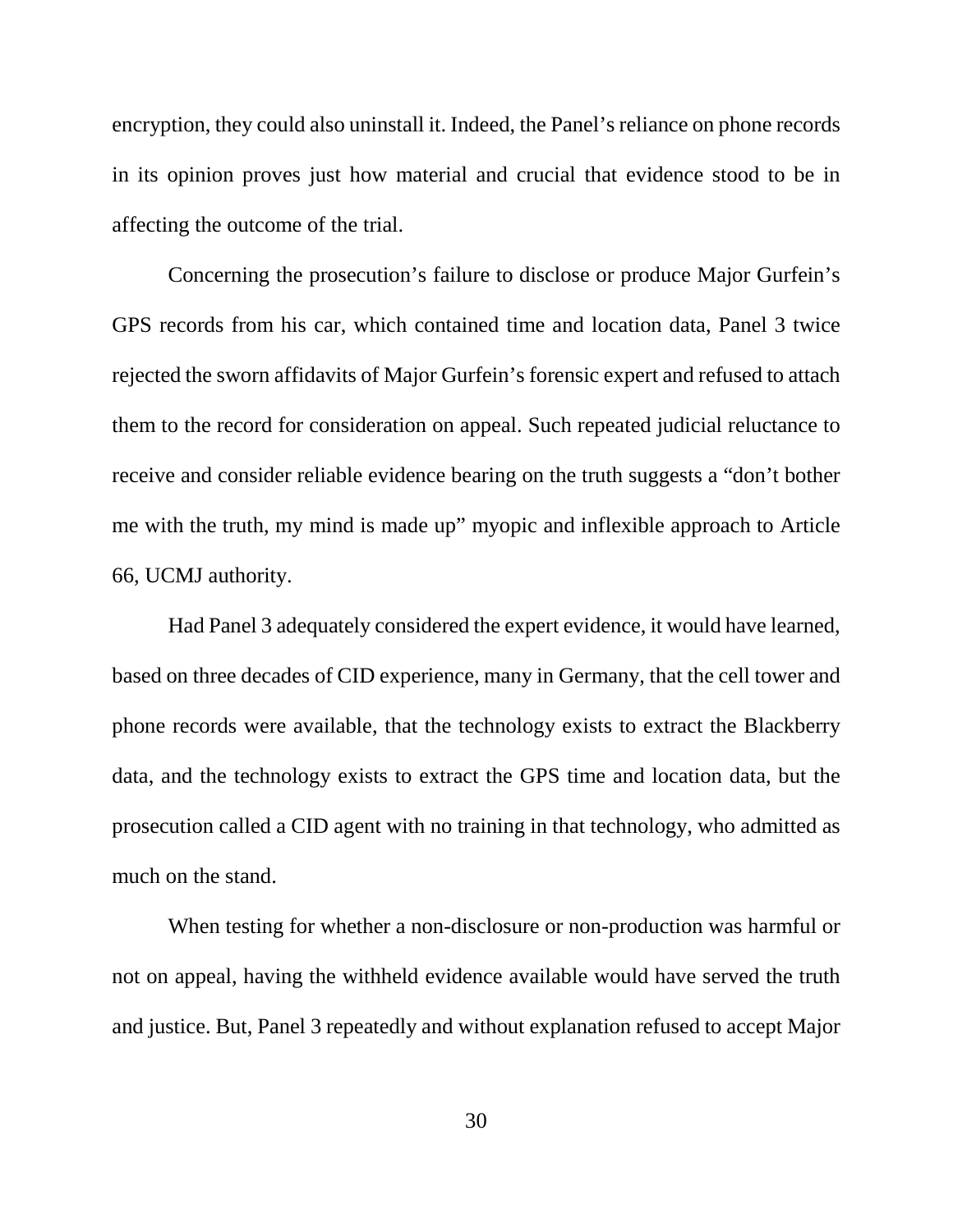Gurfein's relevant and expert post-trial affidavits bearing on these constitutional and statutory questions.

For these reasons, and those discussed more fully in Major Gurfein's opening and reply briefs, the Panel did not adhere to prevailing legal standards in its analysis of Major Gurfein's Due Process claims that he was deprived of a trial of all the facts.

#### **IV. PROSECUTORIAL MISCONDUCT**

Major Gurfein relies on his opening and reply briefs and respectfully requests reconsideration of the entirety of the prosecutorial misconduct running from stem to stern in this court-martial.

#### **CONCLUSION**

Panel 3 unfairly incorporated conduct for which the jury acquitted Major Gurfein for the inference that his criminality extended back years and to more than one victim. Panel 3 included identification evidence ruled inadmissible at trial in an attempt to create an eyewitness identification that simply does not exist. Panel 3 adopted the Government's *post-hoc* appellate litigation positions, largely if not totally based on inference, while at the same time, Panel 3 ignored Major Gurfein's undisputed factual showings corroborated by physical evidence (CAC card, phone records, CID Agent testimony).

Indeed, a side-by-side comparison of the Government's briefs and the language Panel 3 chose to use in its opinion reveals a disturbing one-sidedness in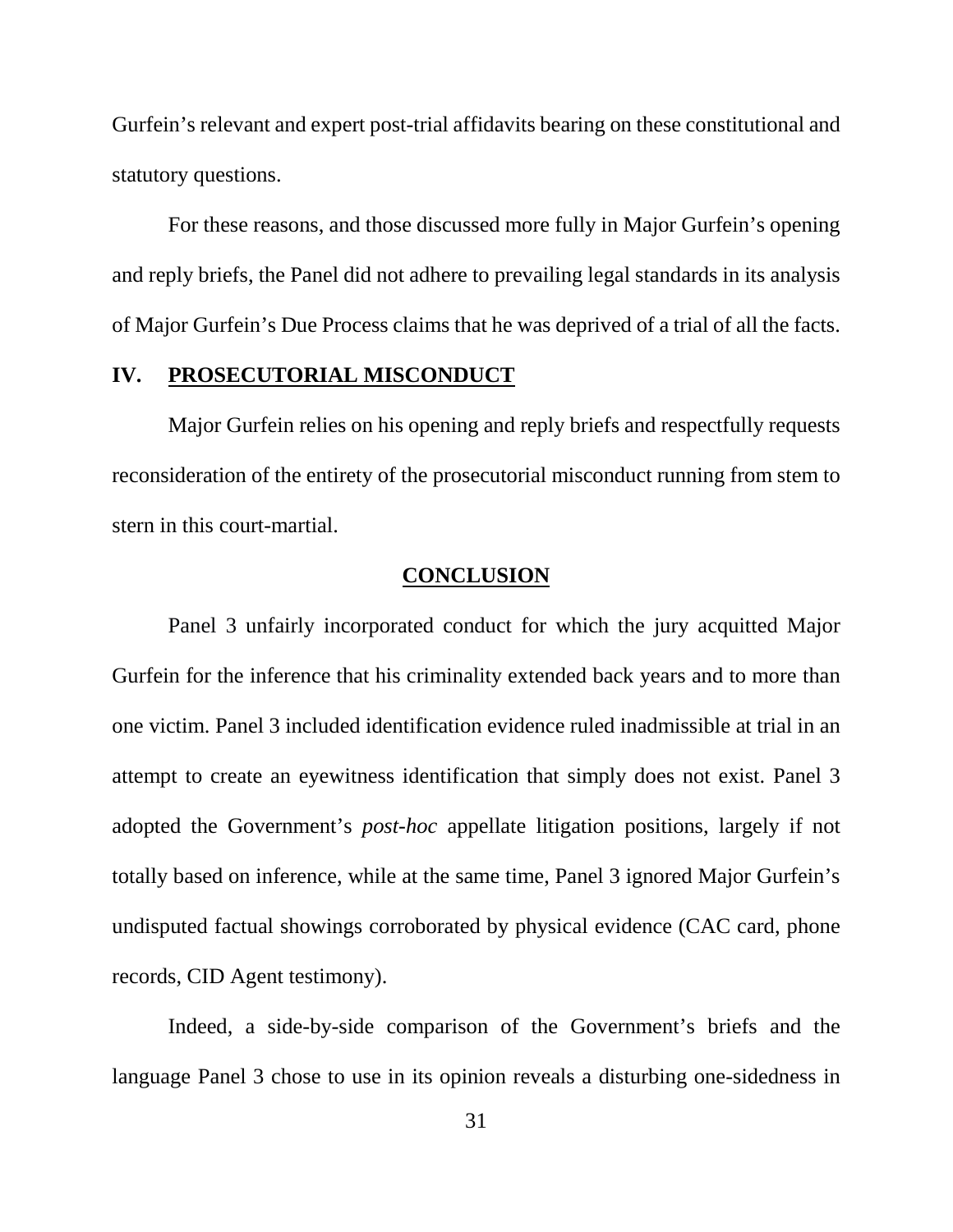favor of the prosecution wholly inconsistent with full and fair consideration.[2](#page-31-0) Put differently, a reasonably informed observer can understandably conclude that Panel 3 decided Major Gurfein's guilt, and only then sought evidence to support that predetermined result, which surely puts an impermissible strain on the public's confidence in the prosecution, this Court, and the military justice system.

With respect, the product of Panel 3's review is not so much a reliable and trustworthy judicial opinion, but more of a storyline engineered to support shaky convictions. Reconsideration *en banc*, supplemental briefings, and a hearing are therefore altogether proper and warranted to discharge this Court's solemn duty as jurists, officers, and attorneys sworn to faithfully apply the law.

The Supreme Court observed in *Burns v. Wilson*, 346 U.S. 137 (1953),

The constitutional guarantee of due process is meaningful enough, and sufficiently adaptable, to protect soldiers – as well as civilians – from the crude injustices of a trial so conducted that it becomes bent on fixing guilt by dispensing with rudimentary fairness rather than finding truth through adherence to those basic guarantees which have long been recognized and honored by the military courts as well as the civilian courts.

*Burns*, 346 U.S. at 142.

 $\overline{1}$ 

<span id="page-31-0"></span><sup>2</sup> Should the Court grant reconsideration *en banc*, Major Gurfein stands ready to provide the Court with a side-by-side comparison of portions of the Government's appellate papers and the language Panel 3 adopted, to show what can be reasonably and fairly seen as a "cut and paste."